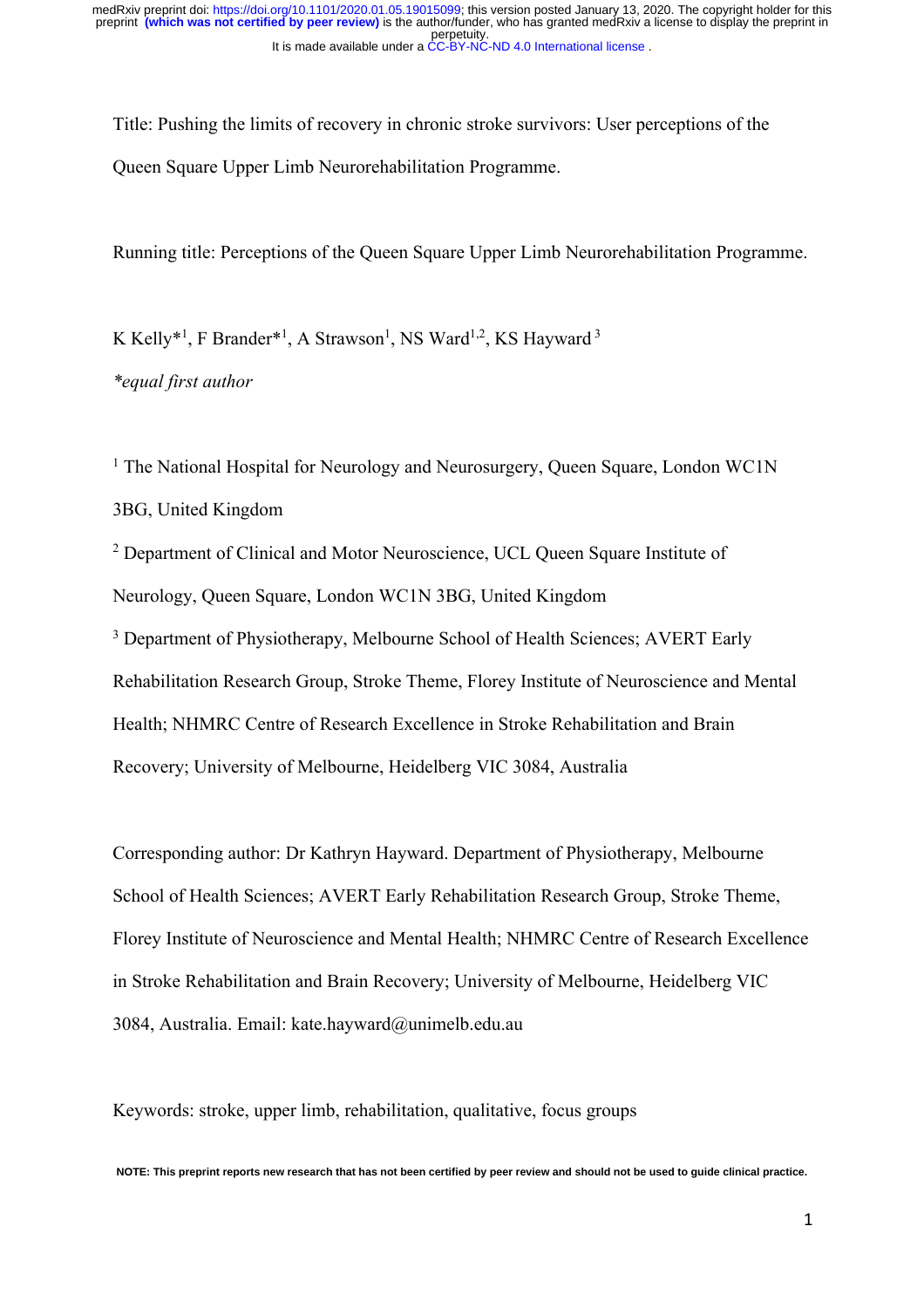Box 1: Focus group guide, including main questions and prompts

Table 1: Demographics of stroke survivors,  $n = 16$ .

Table 2: Summary of themes identified from stroke survivor and carer focus groups.

Table 3: Demographics of clinicians,  $n = 11$ .

Table 4: Summary of themes identified from clinician focus group.

Table 5: Components of upper limb stroke recovery treatments: (A) key components of

interventions tested in individual studies and (B) components of interventions classes

evaluated by systematic reviews.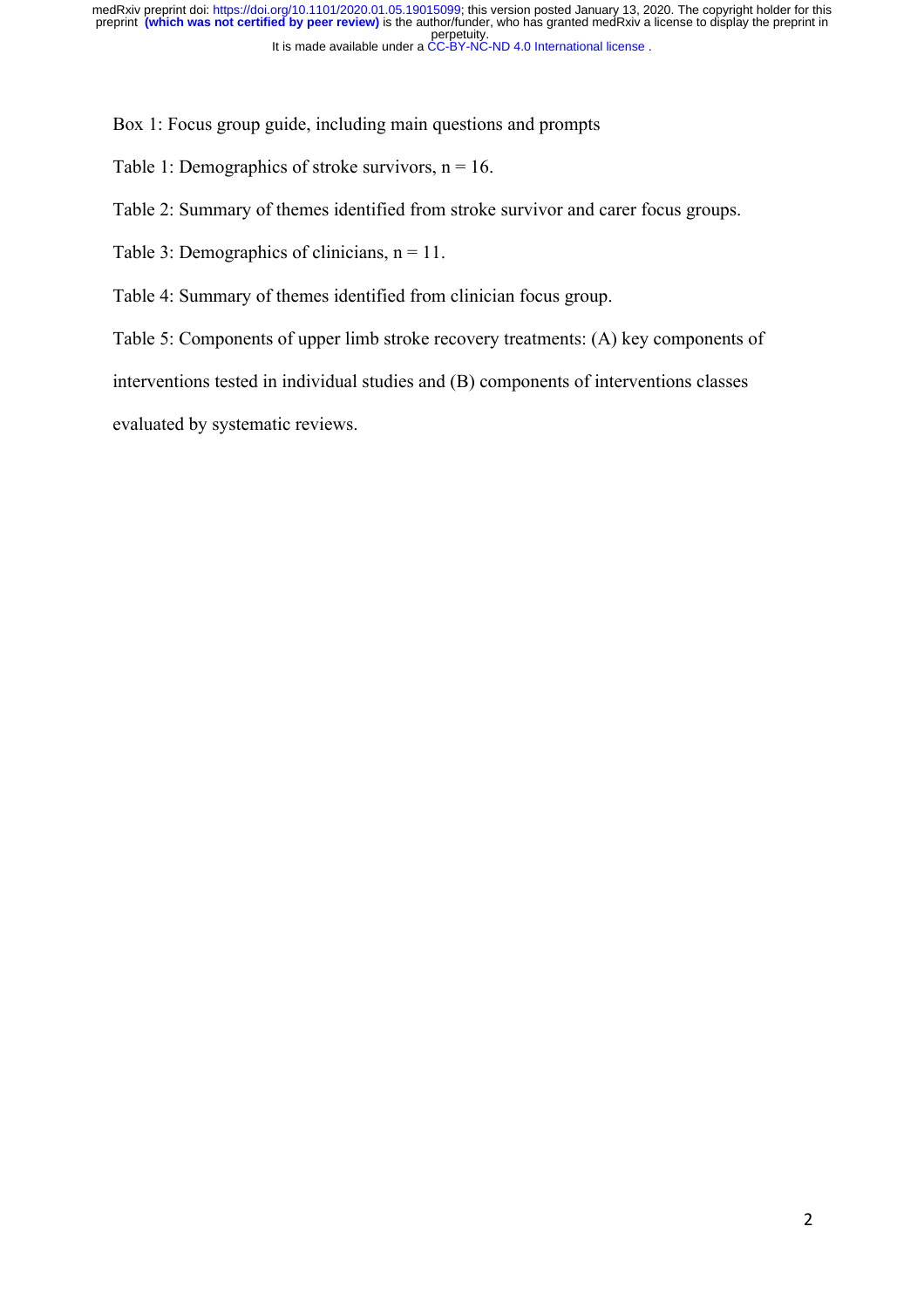#### **Abstract** (258/300 words)

**Introduction:** The Queen Square Upper Limb (QSUL) Neurorehabilitation Programme is a clinical service within the National Health Service in the United Kingdom that provides 90 hours of therapy over three weeks to stroke survivors with persistent upper limb impairment. This study aimed to explore the perceptions of participants of this programme, including clinicians, stroke survivors and carers.

**Design:** Descriptive qualitative.

**Setting:** Clinical outpatient neurorehabilitation service.

Participants: Clinicians (physiotherapists, occupational therapists, rehabilitation assistants) involved in the delivery of the QSUL Programme, as well as stroke survivors and carers who had participated in the programme were purposively sampled. Each focus group followed a series of semi-structured, open questions that were tailored to the clinical or stroke group. One independent researcher facilitated all focus groups, which were audio-recorded, transcribed verbatim and analysed by four researchers using a thematic approach to identify main themes.

**Results:** Four focus groups were completed: three including stroke survivors ( $n = 16$ ) and carers ( $n = 2$ ), and one including clinicians ( $n = 11$ ). The main stroke survivor themes related to *psychosocial* aspects of the programme ("you feel valued as an individual"), as well as the *behavioural training* provided ("gruelling, yet rewarding"). The main clinician themes also included *psychosocial* aspects of the programme ("patient driven ethos – no barriers, no rules"), and *knowledge, skills and resources* of clinicians ("it is more than intensity, it is complex").

**Conclusions:** As an intervention, the QSUL Programme is both comprehensive and complex. The impact of participation in the programme spans psychosocial and behavioural domains from the perspectives of both the stroke survivor and clinician.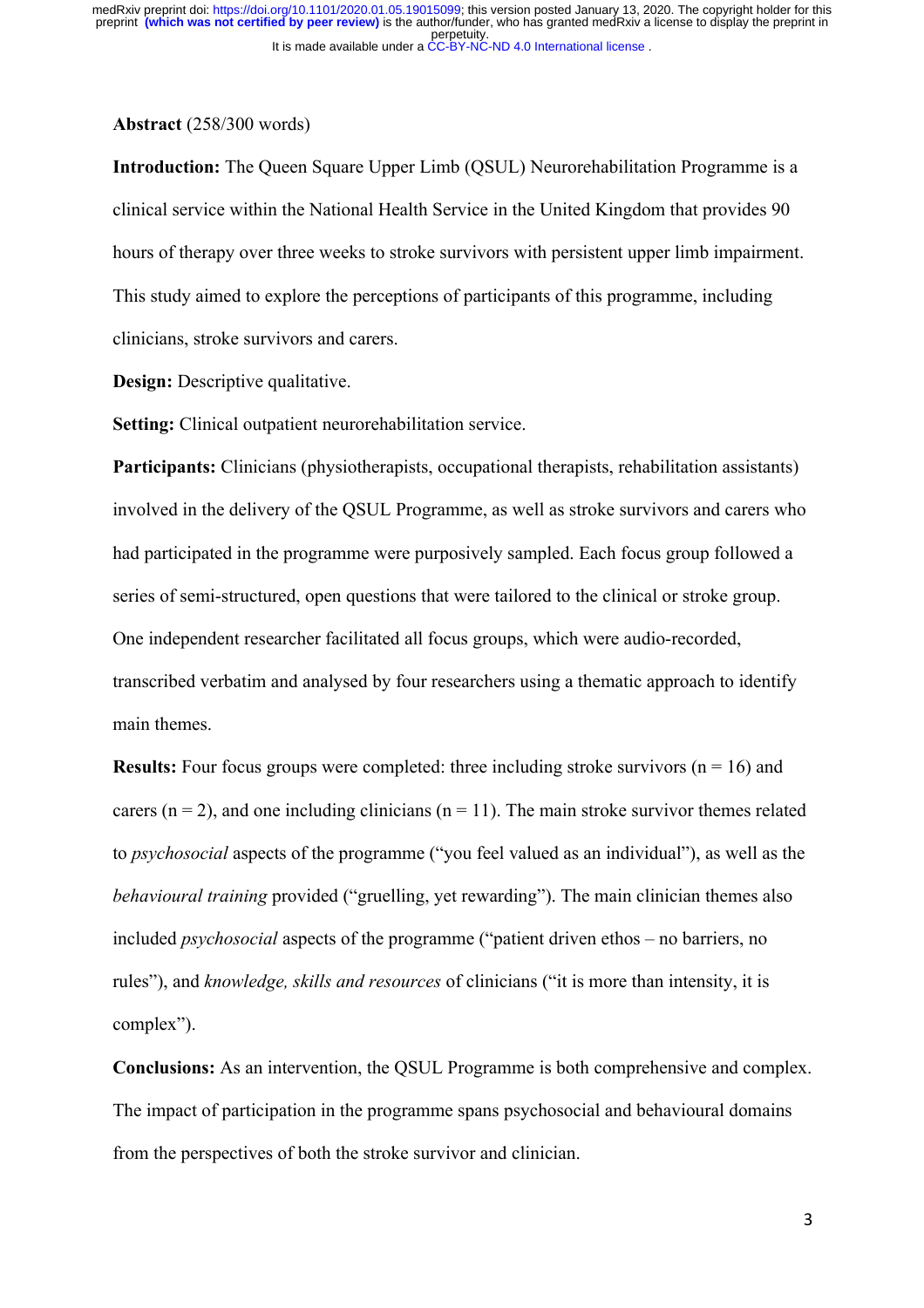## **Strengths and limitations**

- Descriptive qualitative study of the perception of users (stroke survivor, carer, clinician) engaged in the delivery of the Queen Square Upper Limb Neurorehabilitation Programme, which is run at a single centre in the United Kingdom.
- Focus groups were completed by a researcher independent of the programme, without the involvement of senior management to facilitate open discussion and critical reflection of the programme.
- This study involved a sample of users that were involved in the programme in the previous 12-months.
- Data coding was performed by four researchers enhancing the validity of the results.
- As only two carers were included in the focus groups, their experience has limited representation in the results.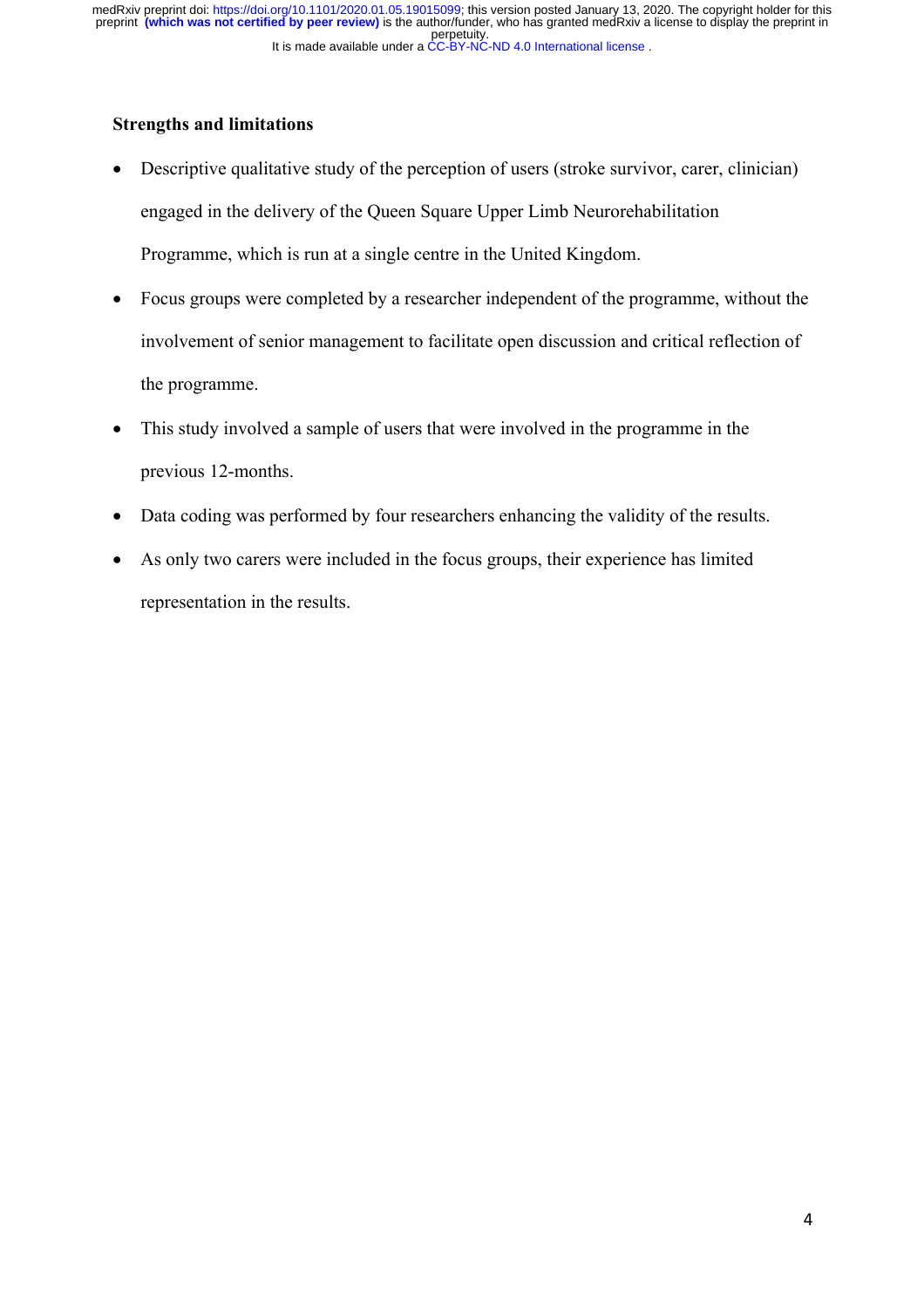## **Introduction**

The burden of upper limb impairment after stroke remains high with up to 70% of survivors experiencing persistent difficulty using their affected upper limb six months post-stroke (1- 3). Recent clinical trials of treatments targeting the post-stroke upper limb have been underwhelming, possibly because the content of the treatment was ineffective or the dose was too low (13-36 hours total or  $\sim$ 30minutes per day) (4-6). Two related trials in which 300 hours of upper limb therapy was delivered to chronic (>6-months) stroke patients over 12weeks were however strikingly positive (7, 8). In line with this, several meta-analyses suggest that larger doses of therapy (>2hrs per day) lead to clinically meaningful improvements of the upper limb post-stroke (9, 10). The effective dose (measured in time) of neurorehabilitation is likely to be much higher than that tested in recent clinical trials.

The Queen Square Upper Limb (QSUL) Neurorehabilitation Programme provides high dose, high intensity (90 hours over three weeks) neurorehabilitation for (mostly) chronic stroke survivors (11). The results are clinically meaningful and quantitatively similar to those reported by McCabe et al (7) and Daly et al. (8). Given high dose therapy is provided, the QSUL Programme presents a unique opportunity to investigate the components of successful post-stroke upper limb neurorehabilitation and include the users' perspective. Therefore, the aim of this study was to explore (i) stroke survivor (and carer) and (ii) clinician (physiotherapist, occupational therapist, rehabilitation assistant) perceptions of the key therapeutic ingredients of post-stroke upper limb neurorehabilitation.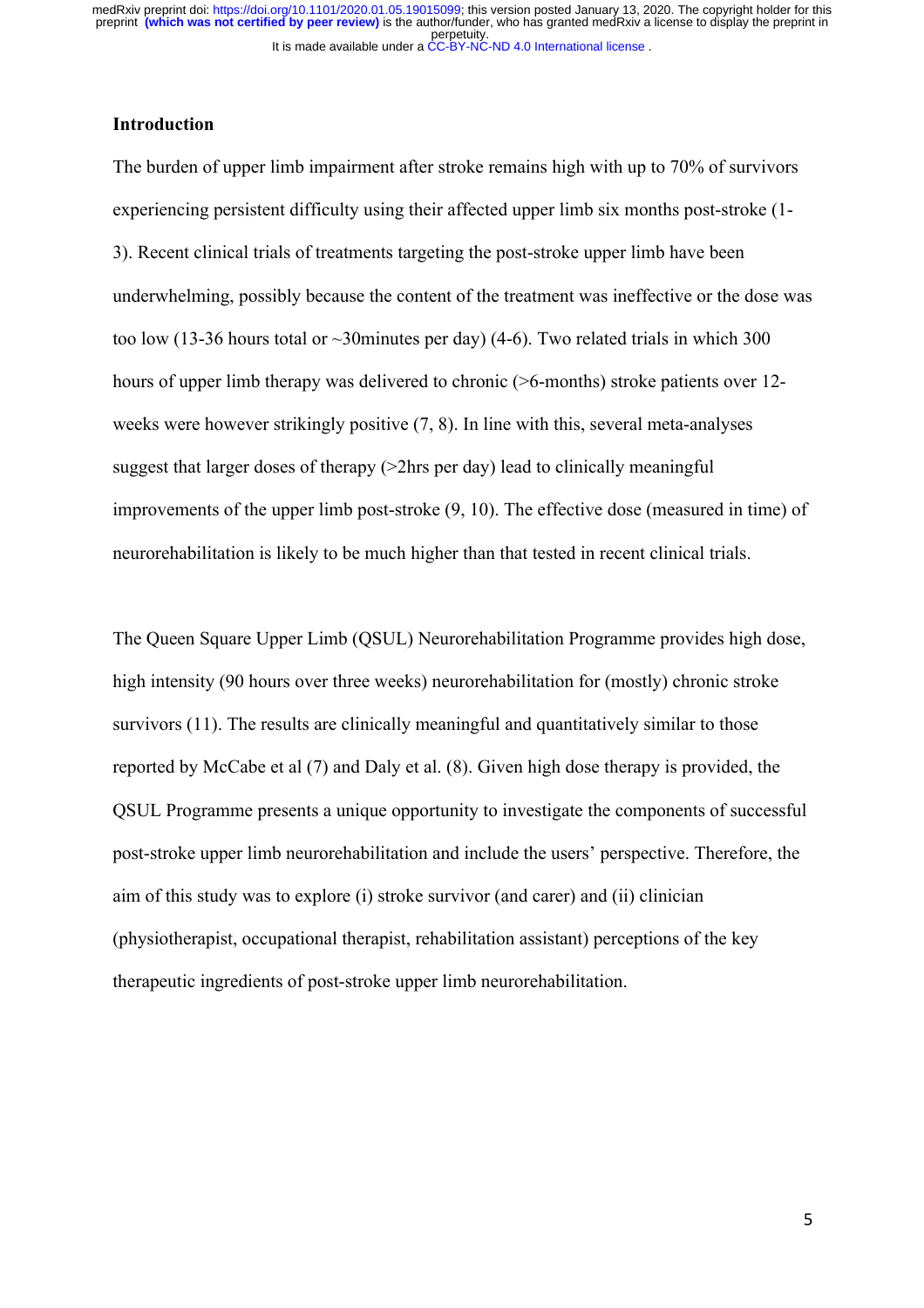#### **Methods**

## *Overview of design and methods*

A descriptive qualitative design was used. Focus groups with semi-structured, open questions and prompts were used to collect group perceptions and experiences. This study was registered with University College London Hospitals (UCLH) National Health Service Trust clinical audit and service development department as a service evaluation (See appendix 1 for details). All participants provided written informed consent to participate and for voice recording.

A purposive sample of London-based stroke survivors (and carers if available) who had completed the QSUL Programme within the previous 12-months were invited (face-to-face, telephone or email) to attend one of three focus groups. Potential participants were selected by management and senior clinical staff working on the programme (KK, FB, AS) with the view to include those from whom most could be learnt and to ensure a wide range of opinions were captured. Sample variation in sex, age, time post-stroke and stage of programme followup were targeted. All clinicians who had been or were currently involved in delivery of the programme were invited to participate, including physiotherapists, occupational therapists and rehabilitation assistants. The managing clinical team members (KK, FB, NW) of the programme were not invited to participate to facilitate free sharing of perceptions by clinicians.

#### *Data collection*

Focus groups were performed in a quiet room within the hospital using a semi-structured question guide (Box 1), which included main questions and prompts. The facilitator (KH, PhD, Research Fellow) was independent of the QSUL Programme, had not been part of any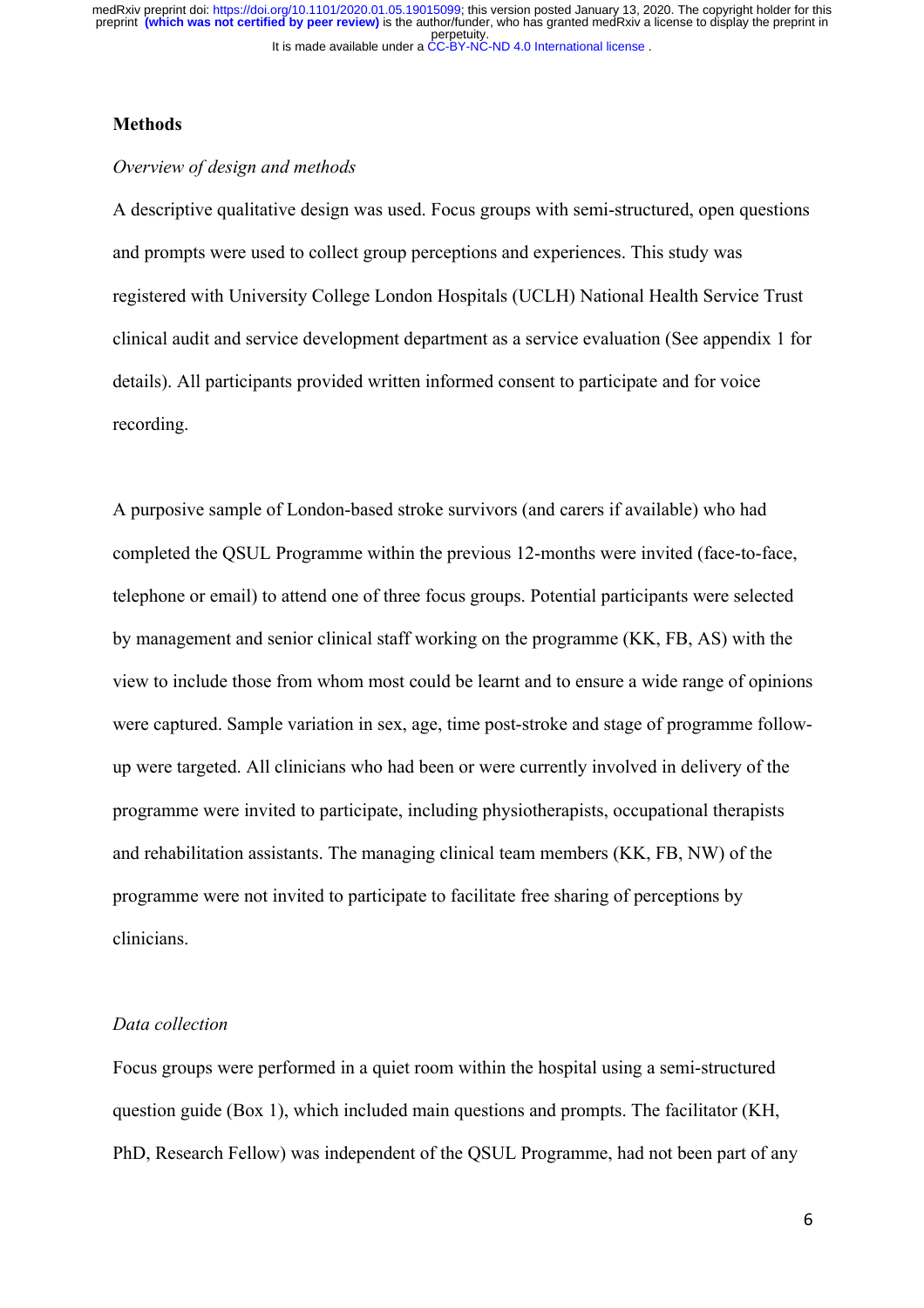participant therapy or assessments, and was not part of the managing clinical team. Her role was to encourage participants to share their personal experiences and opinions as to the key components of the programme (as a stroke survivor, carer or clinician) and used probing techniques and prompts to achieve further in-depth reflection. At the end of the focus group, the facilitator rephrased main experiences and meanings expressed to ensure accurate interpretation of participant views. Each focus group was audio-recorded and an additional independent person (final year physiotherapy placement student) took field notes during each focus group. The facilitator and field note personnel discussed each focus group at its end to corroborate main discussion points and notes.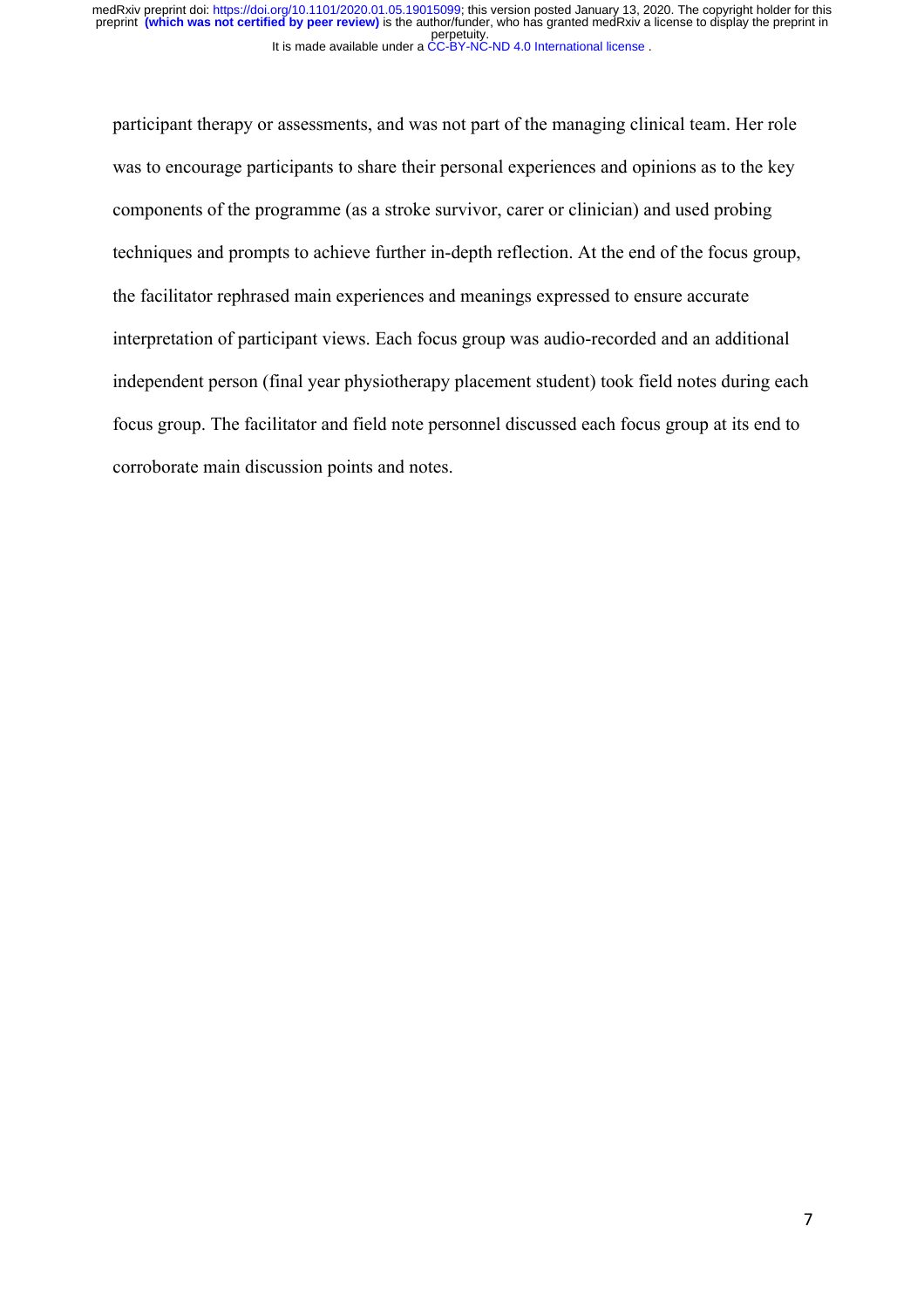Box 1: Focus group guide, including main questions and prompts.

| <b>Patients and carers</b>                                         | <b>Therapists</b>                                                  |  |  |  |
|--------------------------------------------------------------------|--------------------------------------------------------------------|--|--|--|
| Q1: Tell me about your experience of being involved in the day-to- | Q1: Tell me about your experience of being involved in the day-to- |  |  |  |
| day delivery of the QSUL Programme.                                | day delivery of the QSUL Programme.                                |  |  |  |
| Probes:                                                            | Probes:                                                            |  |  |  |
| How does this training programme differ to others?                 | How does this training programme differ to others?                 |  |  |  |
| What are your thoughts on schedule?                                | What are some positive experiences?                                |  |  |  |
| What are some positive experiences?                                | What are some negative or challenging experiences?                 |  |  |  |
| What are some negative or challenging experiences?                 | Who do you think benefits most from the programme? Why?            |  |  |  |
| Q2: How does this training programme impact recovery of upper limb | Q2: How does this training programme impact recovery of upper limb |  |  |  |
| function (impairment/activity/participation) post-stroke?          | function (impairment/activity/participation) post-stroke?          |  |  |  |
| Probes:                                                            | Probes:                                                            |  |  |  |
| What about the training positively influenced recovery?            | What about the training positively influences recovery?            |  |  |  |
| What about the training negatively influenced recovery?            | What about the training negatively influences recovery?            |  |  |  |
| Have you found ways to get around/overcome these?                  | Have you found ways to get around/overcome these?                  |  |  |  |
| How could the programme be improved?                               | How could the programme be improved?                               |  |  |  |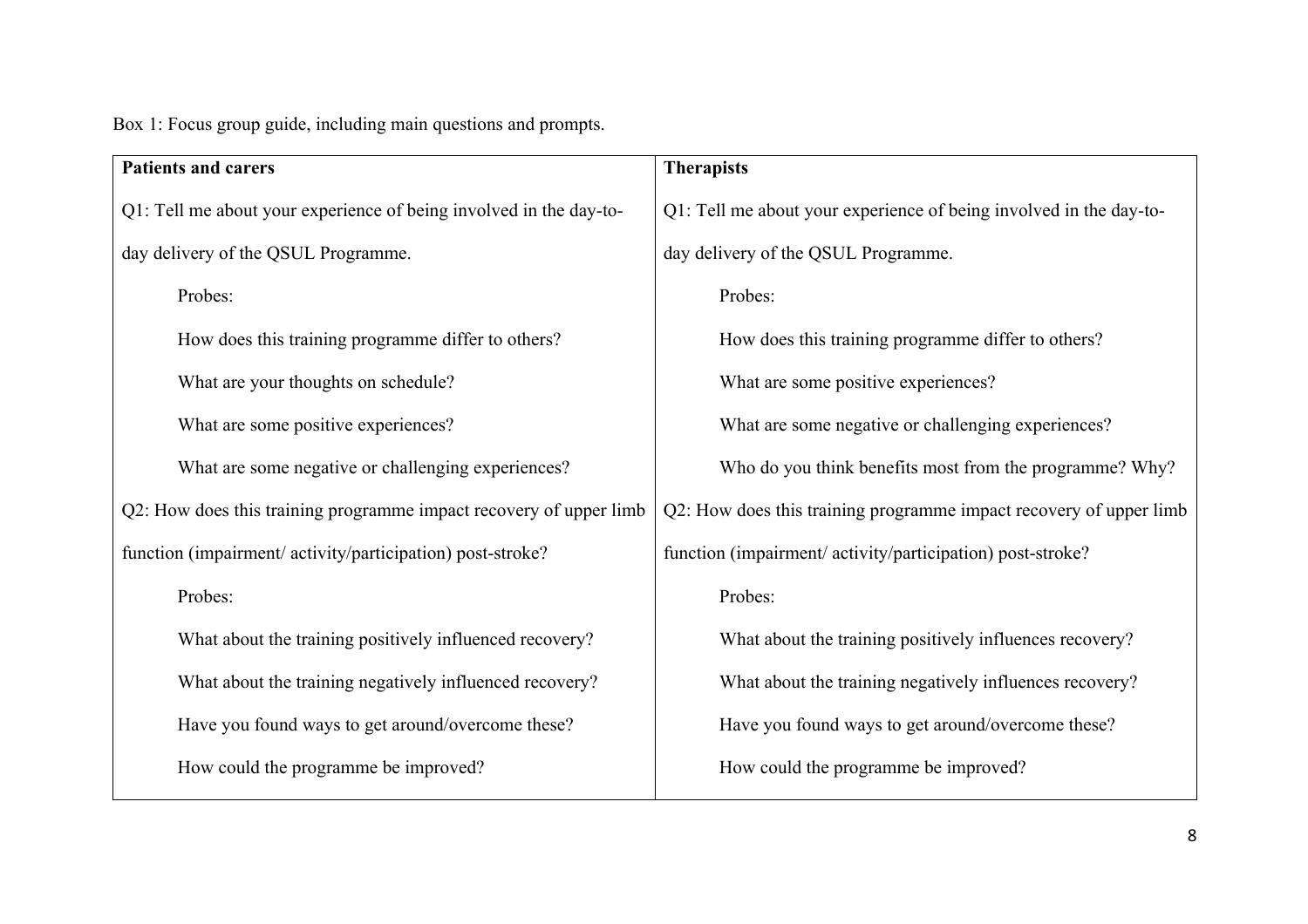| Q3: What are the active ingredients of the programme?        | Q3: What are the active ingredients of the programme?        |  |  |
|--------------------------------------------------------------|--------------------------------------------------------------|--|--|
| Probes:                                                      | Probes:                                                      |  |  |
| What aspects of the programme are essential?                 | What aspects of the programme are essential?                 |  |  |
| What aspects are not essential/lower priority? Why?          | What aspects are not essential/lower priority? Why?          |  |  |
| What about therapist skill set? Additional staffing          | What about therapist skill set? Additional staffing          |  |  |
| What about environment/resources/living/travel supports etc? | What about environment/resources/living/travel supports etc? |  |  |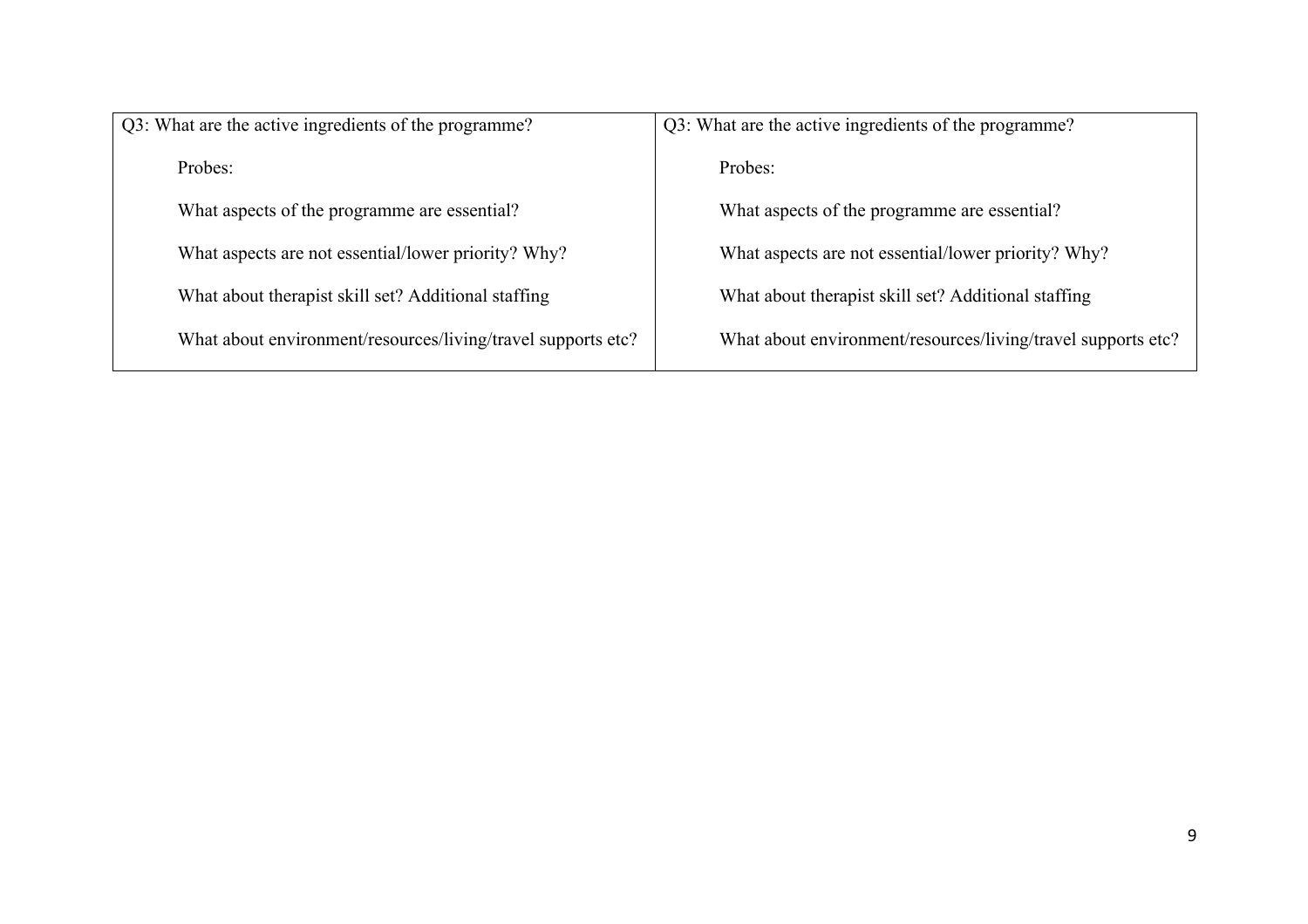## *QSUL Programme*

For a full description of the programme including staffing levels please see Ward et al., (11). In brief, the QSUL Programme provides 90 hours of therapy over three weeks, with followup in an outpatient clinic at six weeks and six months post programme completion. Two patients are admitted to the programme each week as day attendees (six patients are on the programme at one time), either from home or University College London Hospital dedicated patient hotel if they are self-caring, or self-caring with the support of one person. Daily intervention consists of six-hours of scheduled therapy including two sessions each of oneon-one occupational therapy and physiotherapy focused on analysis of movement and tasks, reduction of impairment and re-education of motor control within functional tasks. This is supplemented with two sessions of tailored individualised therapy with a rehabilitation assistant targeting repetitive task practice, sensory retraining, adjuncts to therapy such as functional splints, neuromuscular electrical stimulation, robotic devices and group work. Furthermore, patients are encouraged to work independently on cardiovascular fitness and are provided with homework to complete each weekend. Education, goal setting and developing self-efficacy for recovery are integral components that occur throughout the programme.

#### *Data analysis*

Baseline clinical measures were collected during the programme (see (11)) and participant demographics were confirmed prior to the start of each focus group. Verbatim transcription was performed by a professional transcription agency (K-International, UK). A thematic content approach was used (12). Four researchers performed data analysis to avoid any potential bias or personal motivations, promoting confirmability. First, researchers (KK, FB, AS, KH) independently read and became familiar with the complete data set. Second, researchers went through the transcripts line by line to obtain meaningful information and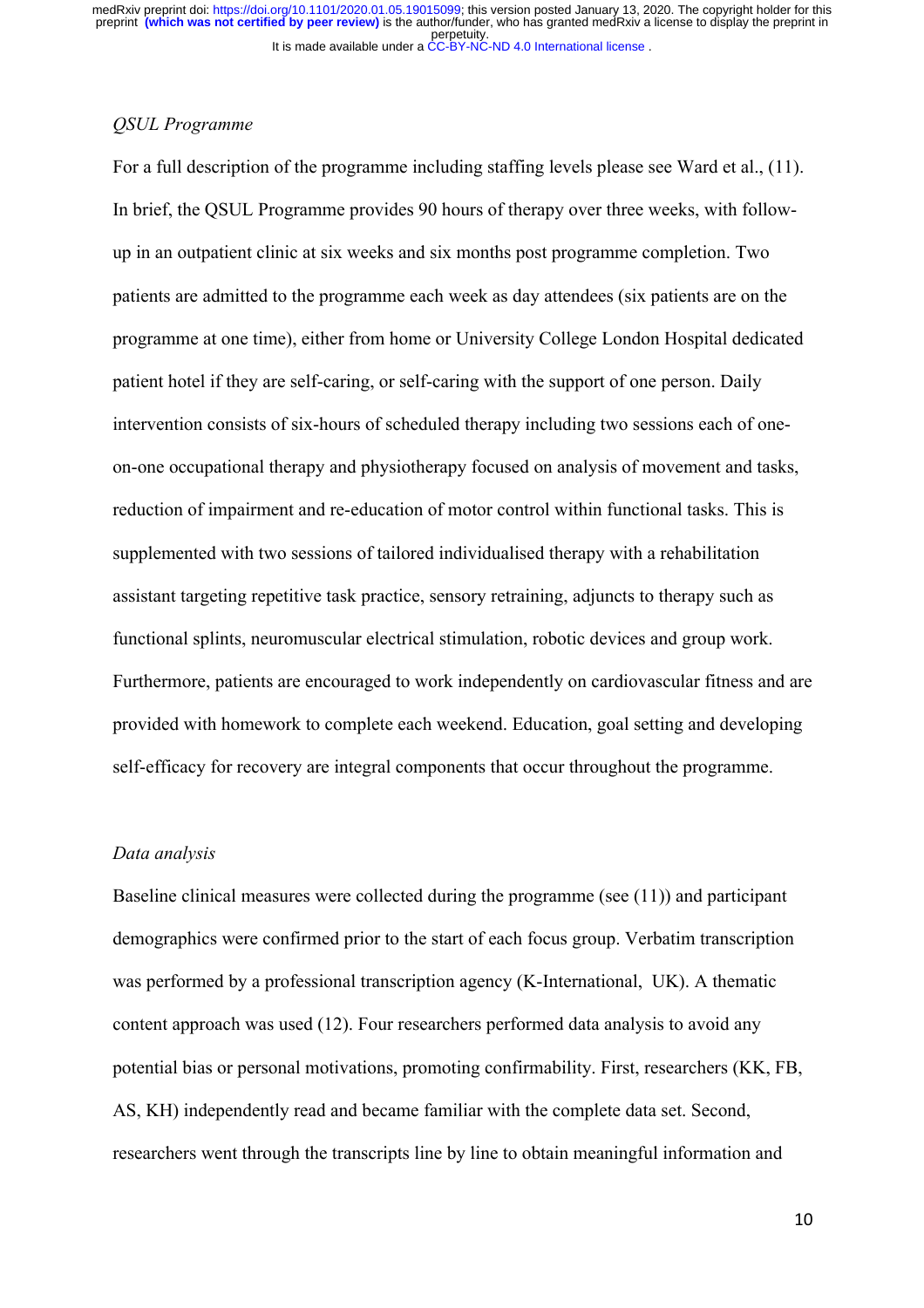identify repeated topics and patterns. Researchers then interactively discussed interpretation of data to avoid bias in analysis, and integrated data into themes. Credibility was enhanced through repeated discussions during the analysis process to (i) clarify interpretation of the data, (ii) reframe key themes and subthemes confirming consistency of findings between researchers, and (iii) ensure that defined themes accurately reflected the expressions of the participants. Next, quotations and sections of text were extracted under thematic content and checked for consistency with the narrative theme. Finally, on two occasions two researchers (AS, KH) re-read all transcripts to confirm that all data fitted into the identified themes and subthemes: post completion of theme development and post manuscript write-up. During the writing stage, further refinement of links and subthemes occurred to ensure consistency of themes. All changes were discussed at each step between the four researchers to achieve consensus. Final transcripts and results of the analysis were not discussed with participants.

#### **Results**

#### *Stroke patients and carers*

From 39 stroke survivors invited to participate, two declined, 17 were unable to attend and four did not attend as planned. Sixteen stroke survivors (8 male, 8 female) and two carers (1 male, 1 female) participated in one of three focus groups. See Table 1 for stroke participant characteristics. The mean focus group duration was 79.7 minutes.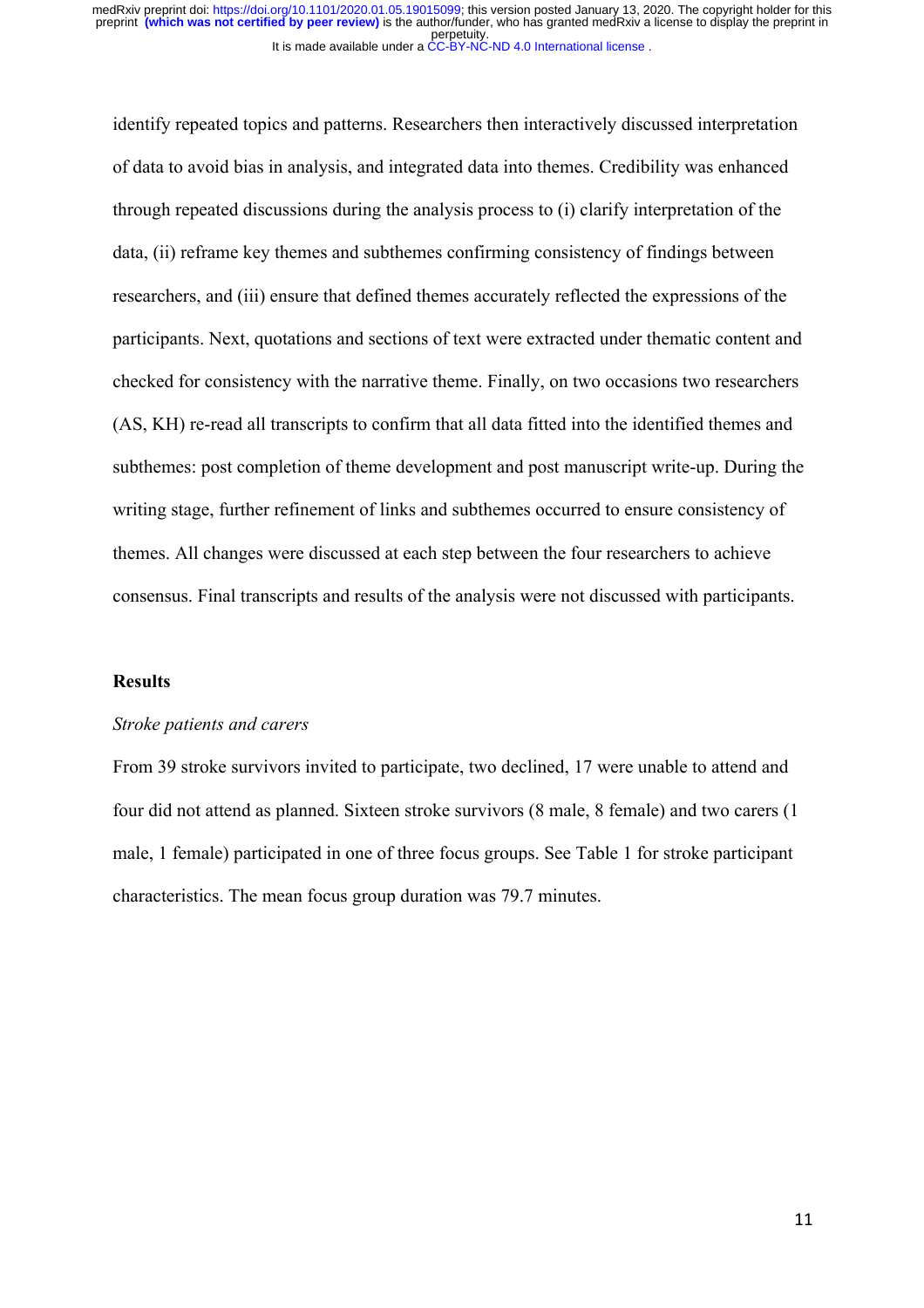| Characteristic                                                               |                   |  |  |  |
|------------------------------------------------------------------------------|-------------------|--|--|--|
| Age, years, median (IQR)                                                     | 58 $(48-69.3)$    |  |  |  |
| <b>Sex</b>                                                                   |                   |  |  |  |
| Female, $n$ $(\%)$                                                           | 8(50)             |  |  |  |
| Male, $n$ $\left(\frac{9}{6}\right)$                                         | 8(50)             |  |  |  |
| <b>Months since stroke, median (IQR)</b>                                     | $19(12.5 - 30.3)$ |  |  |  |
| Modified Fugl-Meyer Upper Limb, /54, median (IQR)                            | $35(23 - 43.5)$   |  |  |  |
| Paretic upper limb                                                           |                   |  |  |  |
| Left, $n$ $(\%)$                                                             | 12(75)            |  |  |  |
| Right, $n$ $\left(\frac{9}{6}\right)$                                        | 4(25)             |  |  |  |
| Proportion dominant upper limb affected                                      |                   |  |  |  |
| Dominant, n (%)                                                              | 7(43.75)          |  |  |  |
| Non-dominant, $n$ $(\%)$                                                     | 9(56.25)          |  |  |  |
| <b>Family support available, self-reported, n</b> $\left(\frac{0}{0}\right)$ | 15(93.8)          |  |  |  |
| <b>Modes of QSUL programme access</b>                                        |                   |  |  |  |
| Taxi vouchers, n (%)                                                         | 5(31.3)           |  |  |  |
| Hotel accommodation, $n$ (%)                                                 | 10(62.5)          |  |  |  |
| Underground train, n (%)                                                     | 1(6.3)            |  |  |  |
| <b>Employment status at QSUL programme enrolment</b>                         |                   |  |  |  |
| Student, $n$ $(\%)$                                                          | 2(12.5)           |  |  |  |
| Retired, $n$ (%)                                                             | 5(31.3)           |  |  |  |
| Not working, $n$ $(\%)$                                                      | 4(25)             |  |  |  |
| Working, $n$ $(\%)$                                                          | 4(25)             |  |  |  |
| Volunteering, n (%)                                                          | 1(6.3)            |  |  |  |

Table 1: Demographics of stroke survivors,  $n = 16$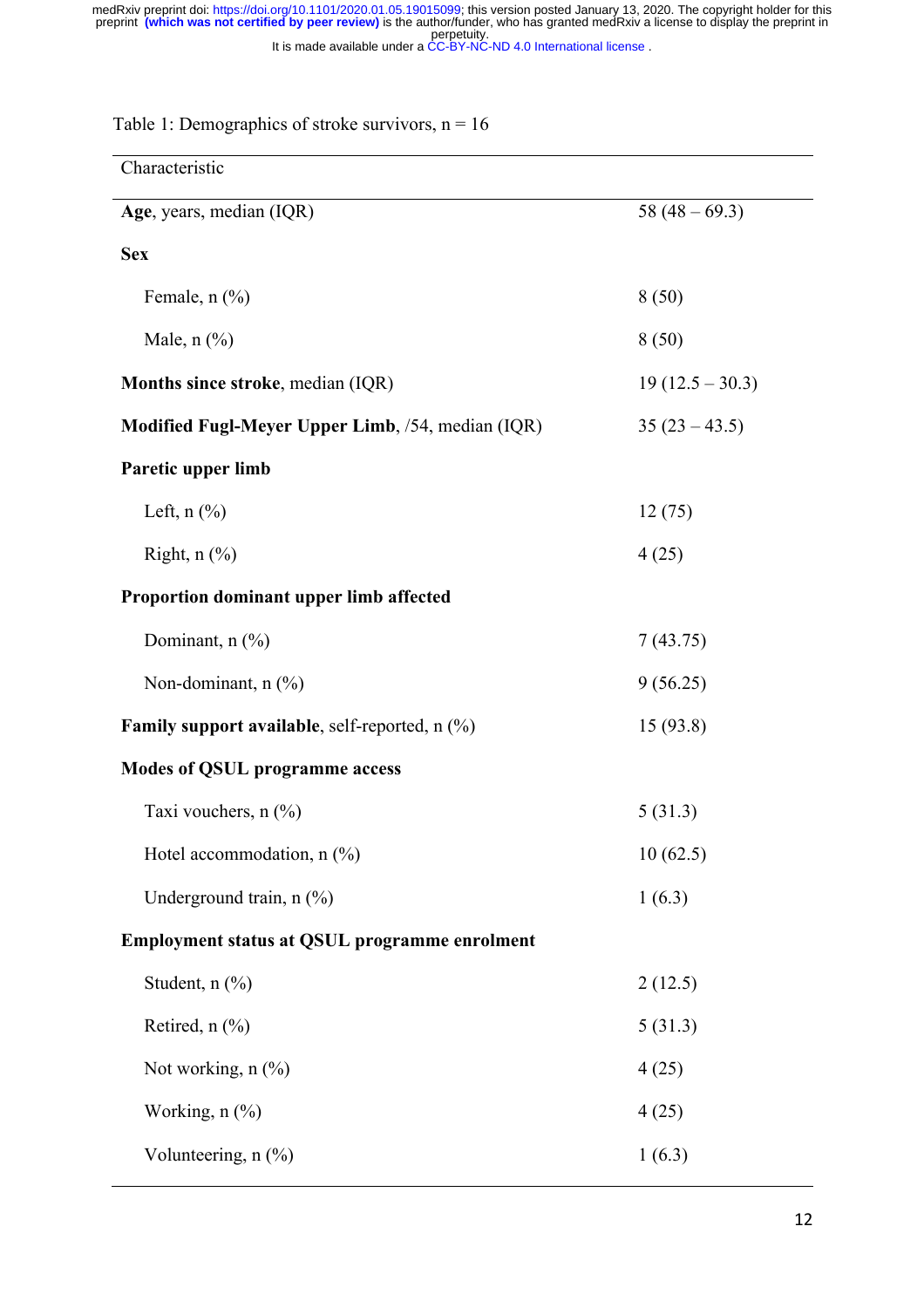#### *Overview of themes for stroke survivors and carers*

Two main themes, each containing subthemes, were identified from the transcripts and are presented in Table 2.

Table 2: Summary of themes identified from stroke survivor and carer focus groups.

| <b>Main Theme</b>                  | <b>Subthemes</b>                     |
|------------------------------------|--------------------------------------|
| $Psychosocial -$                   | Individualised goals<br>$\bullet$    |
| "You feel valued as an individual" | Motivation<br>$\bullet$              |
|                                    | Values and beliefs                   |
|                                    | Confidence<br>$\bullet$              |
| Behavioural Training -             | Pushing the limits<br>$\bullet$      |
| "Gruelling, yet rewarding"         | Opportunities to learn<br>٠          |
|                                    | Skill set and resources<br>$\bullet$ |

Theme 1 Psychosocial: "You feel valued as an individual"

Stroke survivors and their carers consistently discussed the psychosocial components of the programme. Four subthemes were constructed from the data that were critical to enhancing participation during the three-week programme, as well as maintaining motivation for recovery over the following six months of programme follow-up.

#### *Individualised Goals*

Stroke survivors identified that the programme gave them the opportunity to set personalised goals collaboratively with an occupational therapist and physiotherapist, which impacted on their relationship with clinicians and engagement in the programme.

*'Here's your thing - this is individualised, tailored to you, your needs, your goal.'*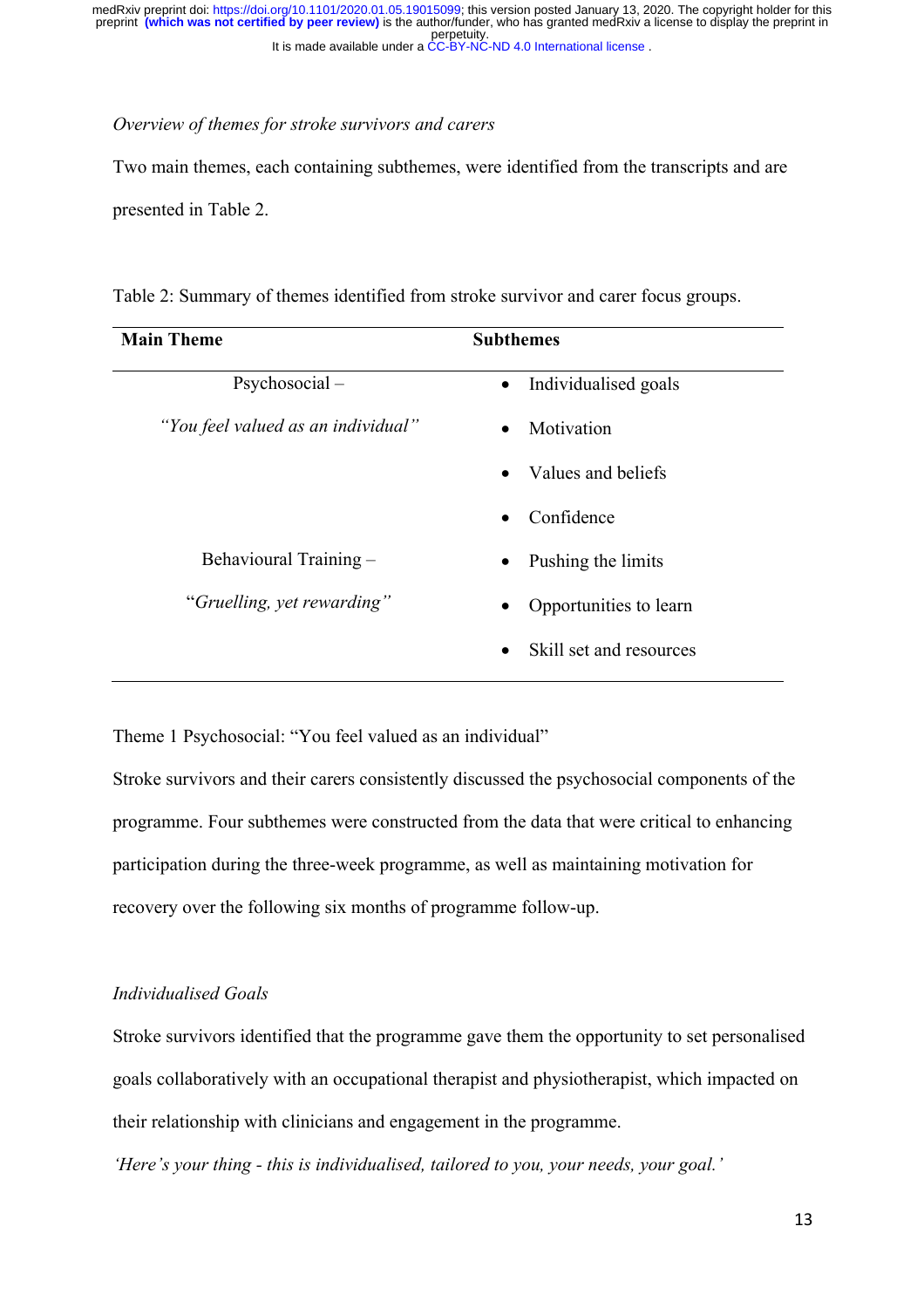Stroke survivors frequently discussed that they were encouraged to set ambitious and challenging goals with nothing considered off limits.

*'You know you're going to take it in stages, you're going to build up to it but there's nothing – you don't get a no.'* 

Stroke survivors highlighted that while most goals were focused on their upper limb, they were encouraged to define goals related to their daily routine and/or leisure interests. A broader scope for defining goals meant that stroke survivors had the opportunity to experience the benefits of using their arm and hand more often in everyday situations.

*'It was so good that you could bring in like your home life experiences, so it wasn't just doing things.'*

## *Motivation*

Stroke survivors discussed how motivation to persist with the programme was drawn from a variety of sources. This included the enriched rehabilitation environment, variability of activities and incremental task progression throughout the programme. Additionally, the focus on meaningful real-world tasks was considered important to improve intrinsic motivation, and to maintain interest in working towards upper limb recovery.

*'I found doing exercises all day very boring and difficult and not very motivating but when you're doing stuff that's actually fun and stimulating like playing tennis – it's doing the same stuff but you're having fun.'* 

All stroke survivors discussed the high levels of support received throughout the programme, from both clinicians and fellow stroke survivors who may have had similar problems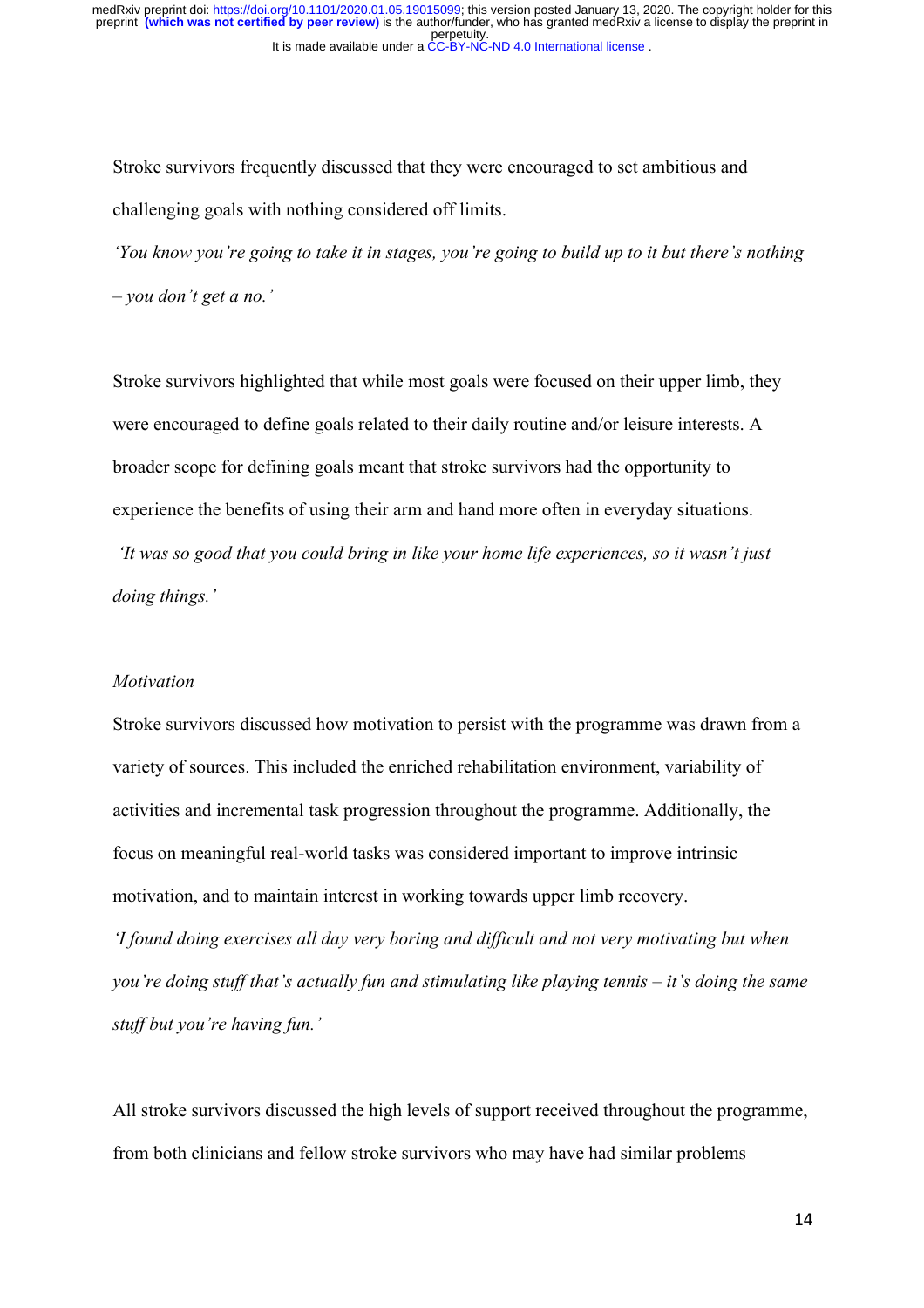currently or in the past. The collaborative team focus of the programme, where stroke survivors and clinical staff are working in the same space, provided opportunities for enhanced motivation and self-efficacy; driven by observation-in-action.

*'I didn't find any inhibitions when I came here. I didn't feel embarrassed once I was here with … with our little group.'*

*'When you work with a group you get some motivation as well because when you see the other people, they can do it, I can do it.'*

The impact of intrinsic motivation on achieved outcomes and recovery was discussed. Stroke survivors described observing some patients on the programme who had a lack of the 'right attitude', which was perceived to hinder recovery and potentially limit derived benefit from the programme.

*'It's only going to work if you come with a positive attitude and you believe in yourself.' 'I think after a while you adapt to your limitations and you don't try.'*

The structure of the programme along with the follow-up appointments, was described as integral to carry-over into the home environment. Knowing they were coming back for a follow-up appointment was considered to increase drive to continue with therapy after completing the programme.

*'But you want to do it for them too because they've put a lot of work into helping you and you don't want to let them down.'*

## *Values and Beliefs*

Many of the participants reported feeling quite negative regarding their rehabilitation potential on discharge from previous therapy services or programmes. This created a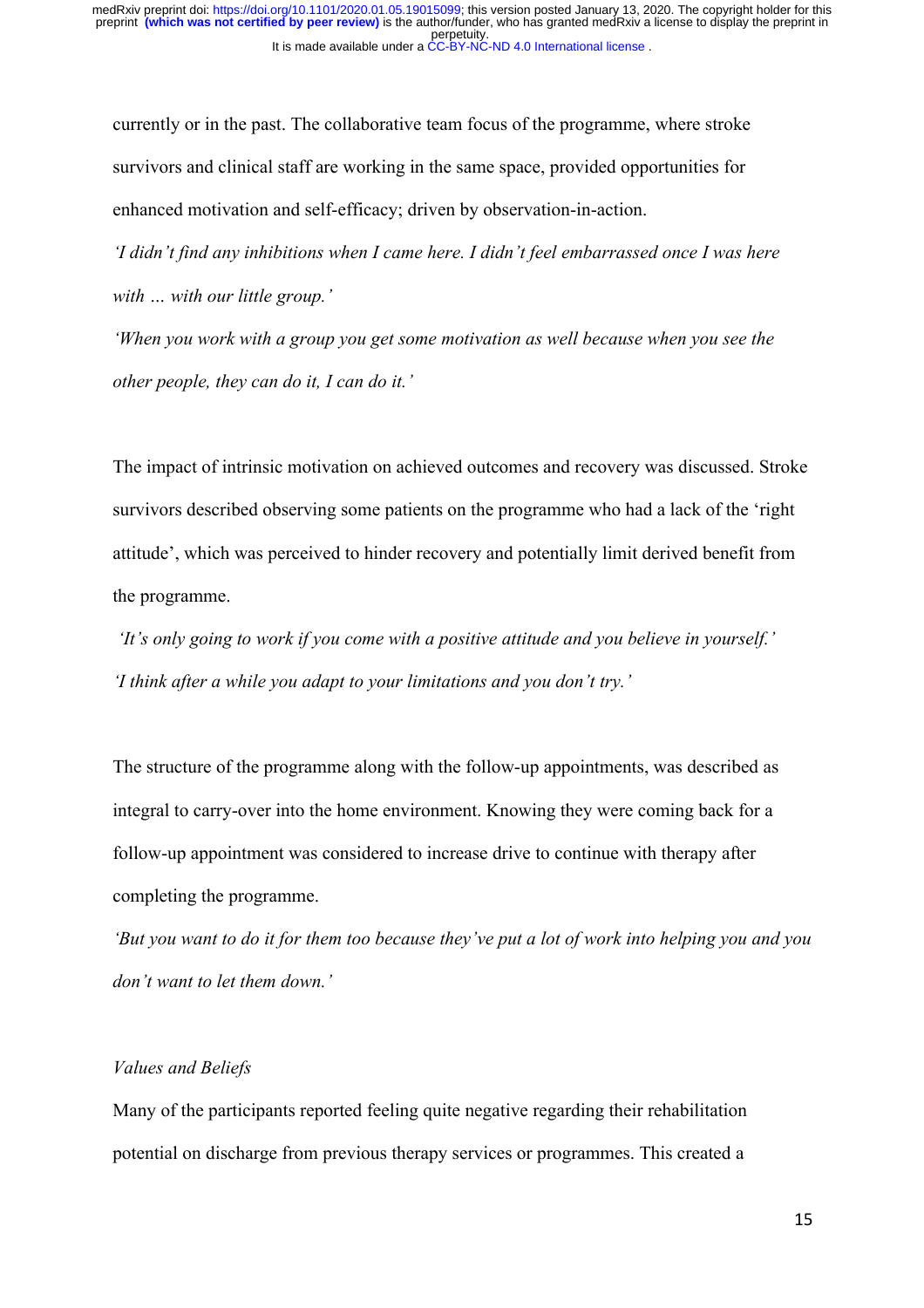nihilistic attitude towards recovery, as many patients were led to believe that they could not influence or drive their own progress.

*'I was written off the year before but here it was "no, we can work on that"…'*

The positive attitude of clinicians on the QSUL Programme was described as essential to help each individual acknowledge that they had the potential to improve their recovery, independently participate in the community, and ultimately take ownership of their rehabilitation.

*'…Puts you on the road – what to do to help yourself.'*

#### *Confidence*

All of the above subthemes were reported to have an extremely positive effect on the stroke survivors' confidence in their daily routine and activities, creating a sense of autonomy. *'After the three-week programme I got some confidence for myself and now I can go around… getting involved in all activities, social-media and everything… So it's both mentally and physically helpful.'*

Participants highlighted that being removed from their home environment, and their habitual routine and supportive families further enhanced their confidence in their own ability to be independent. Those that required use of programme access enablers e.g., using taxis or staying in the hotel, described these to positively influence independence and in turn, confidence.

*'Managing my timing and getting up and sorting and getting to the breakfast room gave me a lot of confidence.'*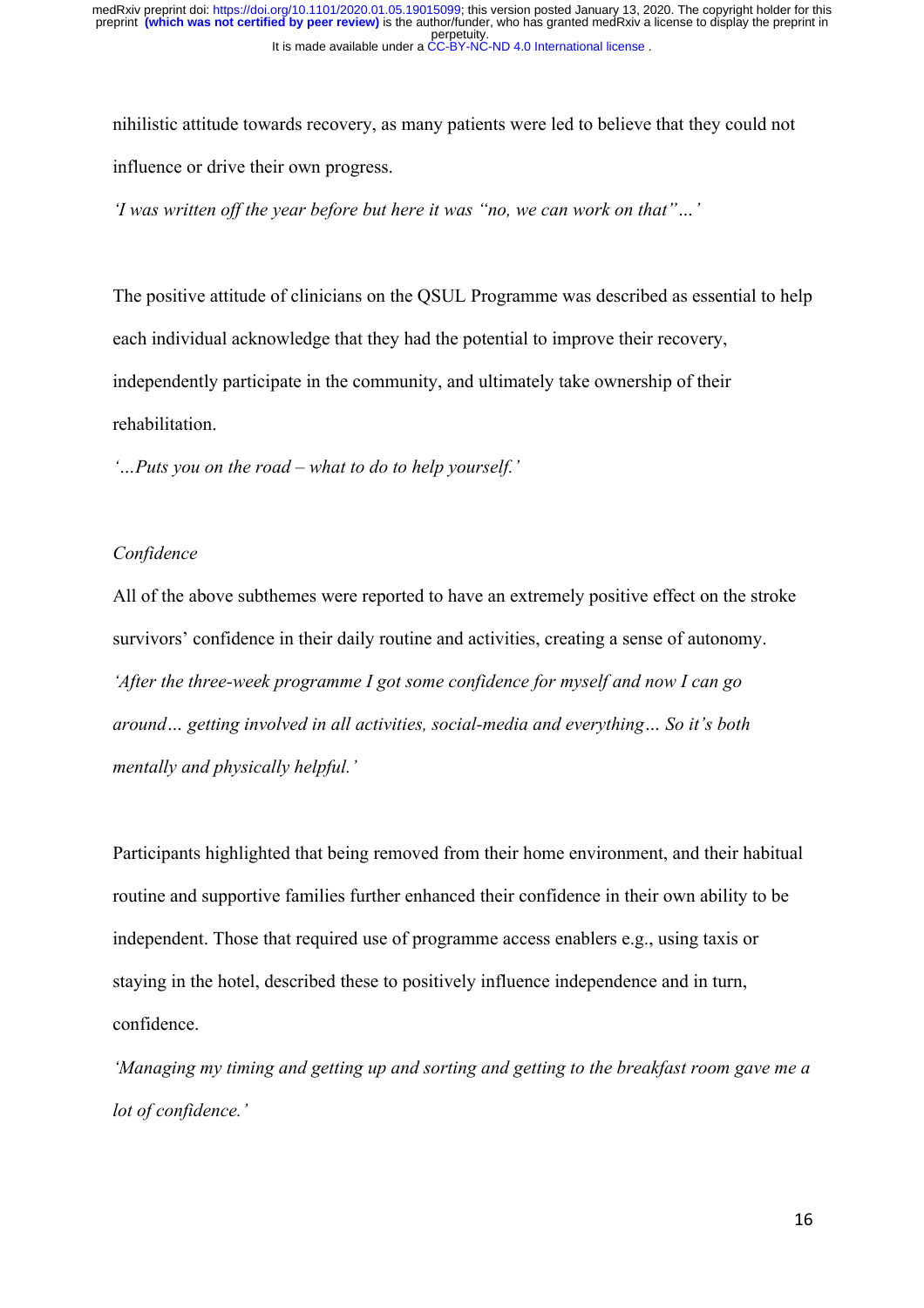*'I came here by myself – on the train and taxis and things like that, for me that was a big thing.'*

The well organised, positive team approach was considered important for building confidence for success. The opportunity to successfully achieve their goals by practice and repetition of tasks with feedback also contributed to confidence building.

*'It's also what they offered, the team. The team made you feel positive and made you feel things were achievable.'*

Theme 2: Behavioural Training: "Gruelling, yet rewarding"

The programme was described to provide the opportunity for stroke survivors to participate in gruelling, high-intensity behavioural training, which all stroke survivors reported that they relished. On completion of the programme, stroke survivors described that they had greater understanding of what their capabilities were, what was possible for the future and how to progress their training.

#### *Pushing the Limits*

All stroke survivors acknowledged that the programme was exhausting, but the benefits of the intensity were superior. Some stroke survivors reported fatigue at the end of each day. Only one participant reported that it interfered with participation in the programme, which was able to be accommodated within the flexible structure of the programme.

*'The harder they (clinicians) push the better the result and whilst it's gruelling, those that are happy to accept it… will know at the end of the day that they are going to be better.' 'I mean I was that completely shattered and… by the end of the week I couldn't wait to stop the programme… I must confess, but I knew it was so, so helpful.'*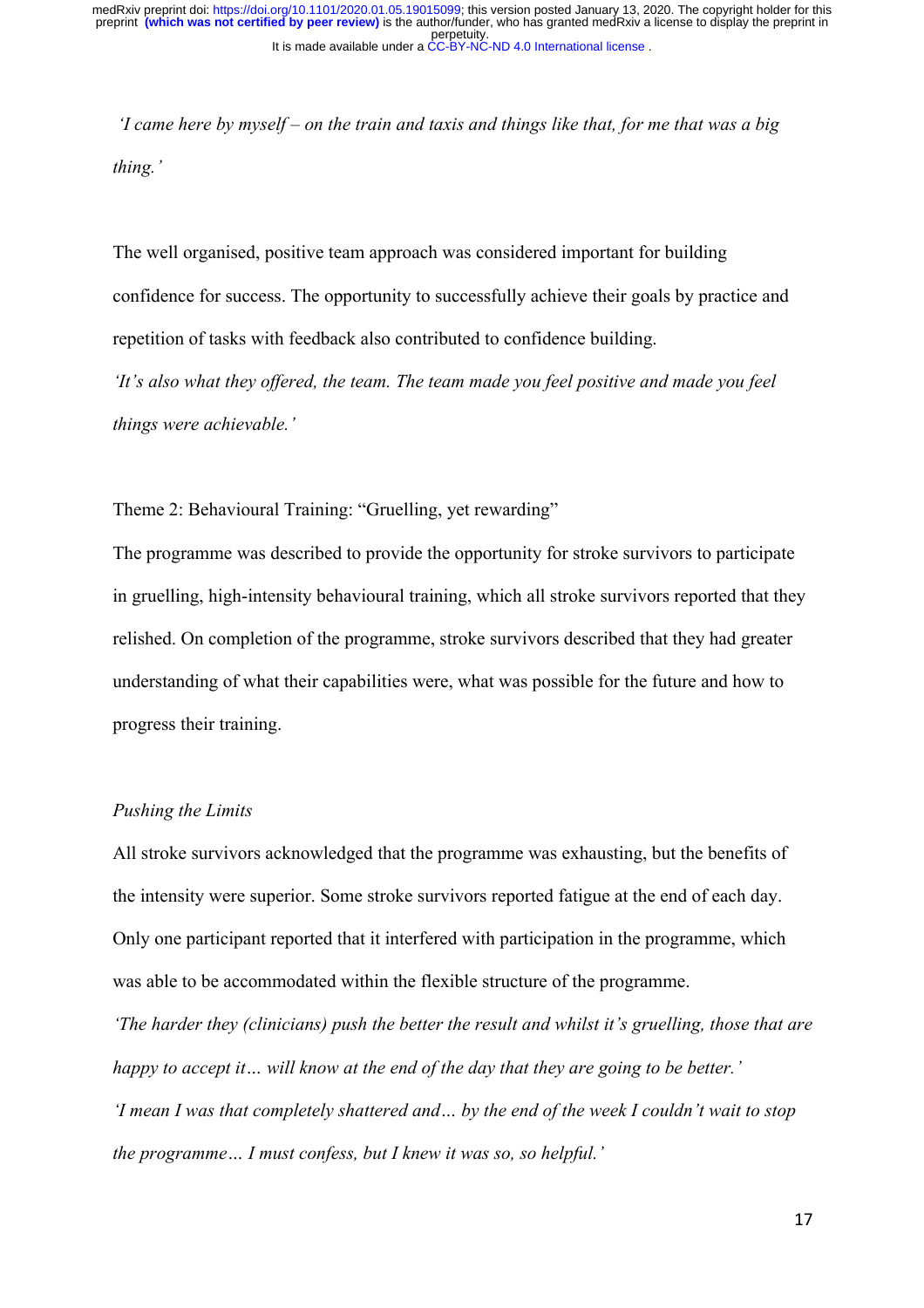All stroke survivors agreed that having a structured timetable whilst on the programme was useful, giving them something to stick to, even when they may have felt like stopping. They felt the timetabling was tailored to the needs of the individual and was important to maintain a focus on therapy time, providing intensity and repetition of practice with variety. *'The structure forces you to extend yourself and you need to be forced.' 'I think it's important to keep a timetable. You can't slack off.'*

Critical to being able to push the limits were access enablers. For example, the close location of the hotel was considered by stroke survivors to minimise fatigue, and enable longer duration of active participation in the intense programme as distance barriers were removed.

### *Opportunities to Learn*

Tackling activities that were not able to be performed prior to attending the programme was important to participants. Trialling of new ideas to solve old problems was a unique experience, from which they learnt how to engage in behavioural training and real-world practice. Some participants described that the problem-solving skills and knowledge which they learnt on the programme had been carried over to help them solve new tasks when returning home. Many found the holistic approach and integration of physiotherapy and occupational therapy useful to learn new skills for overall recovery.

*'If we couldn't do something one-way an alternative way was shown. I think it really came together because you could see how much you were learning.'*

The opportunity to access gym equipment and aids for activities of daily living provided greater variety, as well as specificity within individual behavioural training. Stroke survivors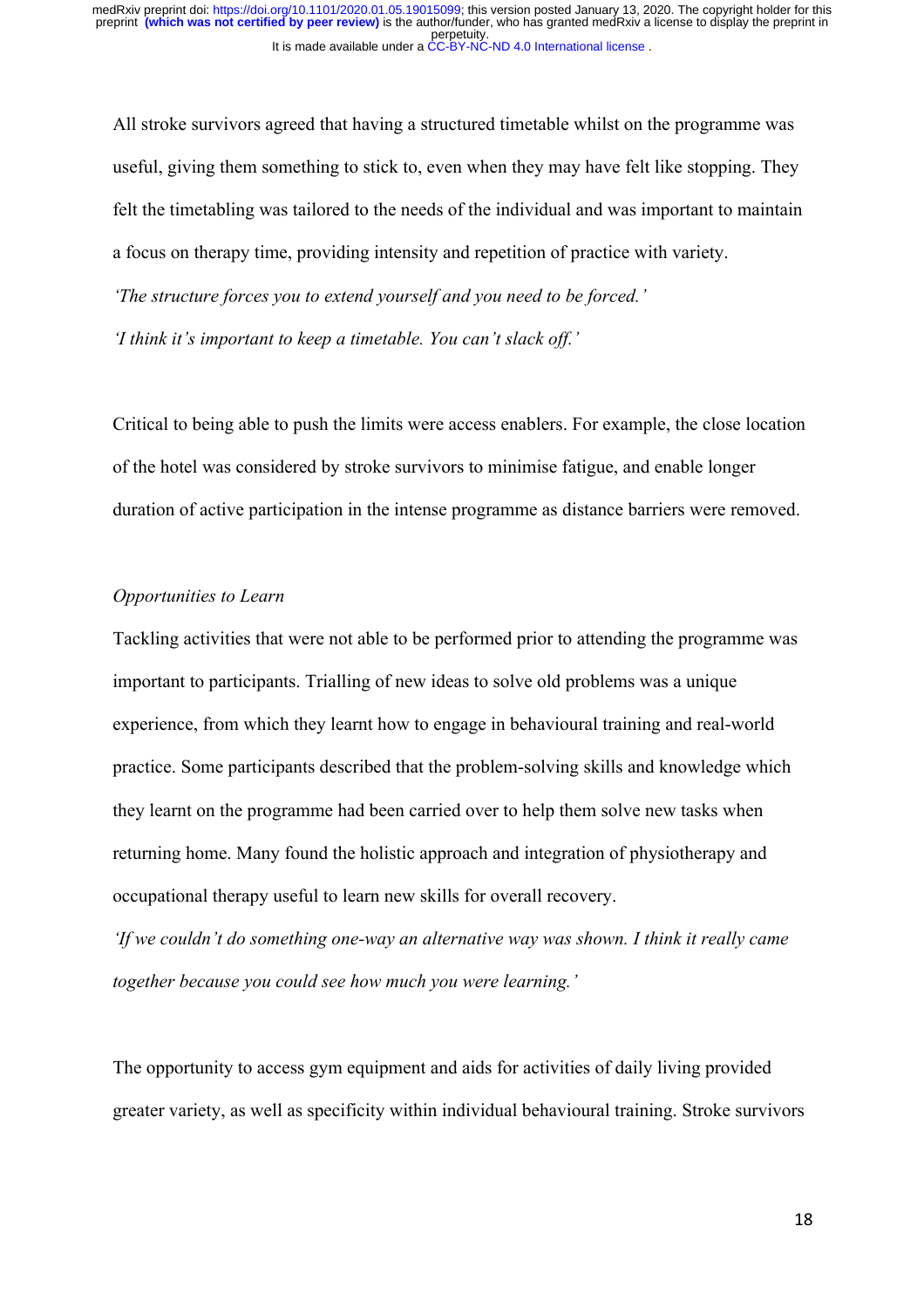reported the positive impact of extension of rehabilitation opportunities into the community when linked to their goals, for example access to pushbikes, local gyms or swimming pools. *'Using the equipment, because I didn't think I would even try any equipment, but after I finished here I went and joined the local gym.'*

*'They took me swimming and I played tennis and those were the two big things.'*

## *Skill Set and Resources*

The stroke survivors stressed the importance of the skillset and expertise of the clinicians on the programme, as well as the collaborative relationships between clinician-patient and physiotherapist-occupational therapist. The importance of integration of all skillsets and communication between all team members when delivering the service was considered to have a marked effect on the success of the programme.

*'The fact that the course [programme] is physio and OT was so desperately important.' 'I think it was a team effort…and between the two, the OT and the physiotherapist that you knew exactly what was going on.'*

The skillset and creativity of the clinicians was considered essential to breakdown goals into achievable components, adapt techniques and adjust treatment modalities to allow goal practice.

*'Therapists would say: 'Let's try a different way of either working with the problem or looking at the problem.'*

Stroke survivors perceived that small group sizes and a well-resourced environment was beneficial in supporting clinicians and important in programme success.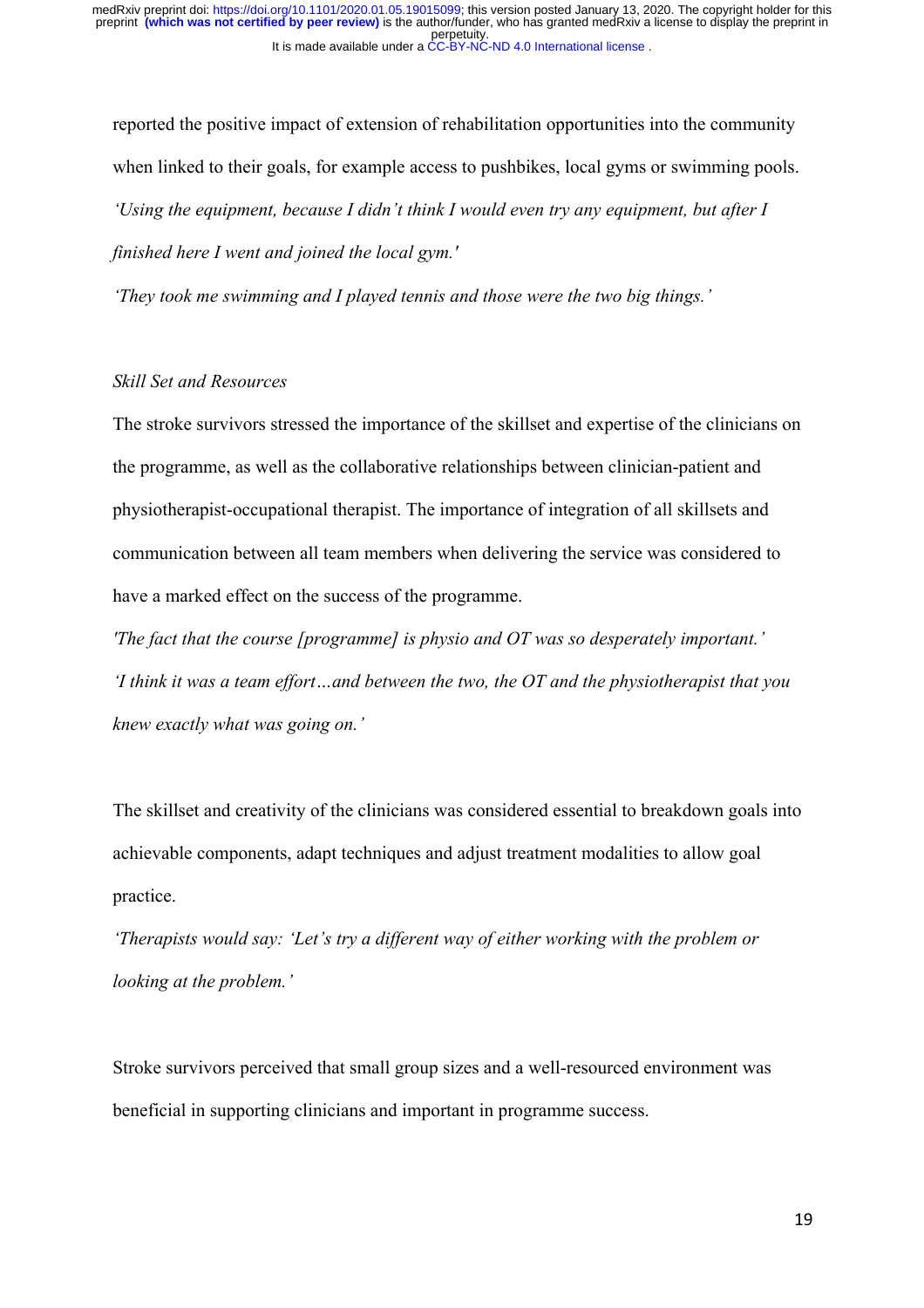*'Well they keep the groups fairly small… so they've actually got the time... so they can see each individual.'*

*'You can't do the same thing unless you resource it in the same way.'*

## **Clinicians**

Eleven clinicians (1 male, 10 female) participated in one focus group. One invited clinician was unavailable at the time of the focus group (Band 7 physiotherapist). See Table 3 for characteristics of included clinicians. The focus group duration was 73.1 minutes.

| Characteristics                                                                |              |
|--------------------------------------------------------------------------------|--------------|
| Gender                                                                         |              |
| Female, $n$ $(\%)$                                                             | 10(91)       |
| <i>Male</i> , $n$ (%)                                                          | 1(9)         |
| <b>Clinical profession</b>                                                     |              |
| <i>Occupational Therapist, n</i> $(\%)$                                        | 4(36.4)      |
| Physiotherapist, $n$ (%)                                                       | 5(45.5)      |
| Rehabilitation Assistant, $n$ $(\%)$                                           | 2(18.2)      |
| <b>Banding and years of clinical practice</b>                                  |              |
| <i>Band 7 (Highly Specialist Therapist)</i> , n (%), average years of practice | 6(54.5), 11  |
| <i>Band 6 (Specialist Therapist)</i> , $n$ (%), average years of practice      | 3(27.3), 6.3 |
| <i>Band 3 (Rehabilitation Assistant)</i> $n$ (%), average years of practice    | 2(18.2), 1.2 |

## Table 3: Demographics of clinicians,  $n = 11$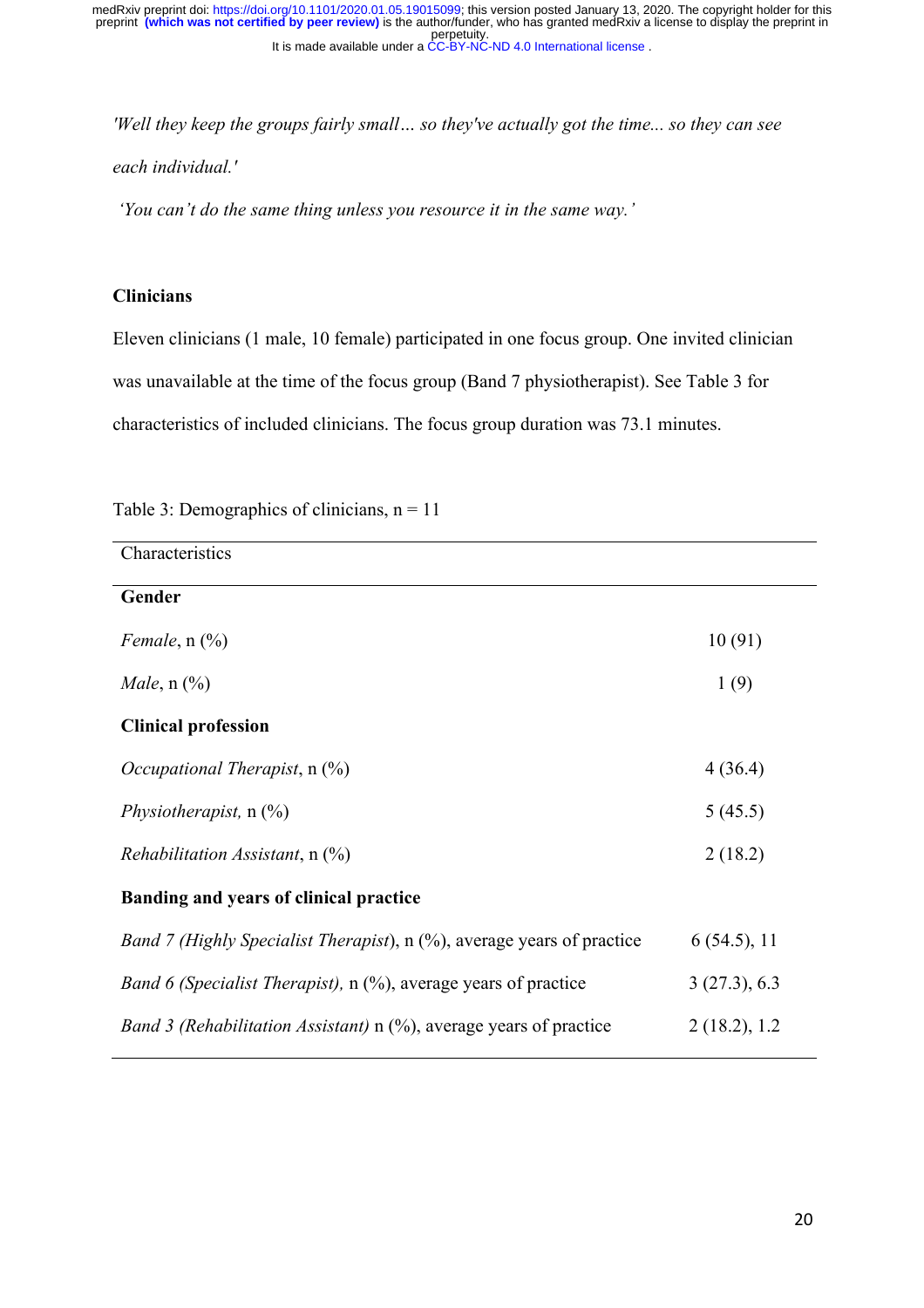## Overview of themes for clinicians

Two main themes, each containing subthemes, were identified and are presented in Table 4.

| <b>Main Theme</b>                              | <b>Subthemes</b>                         |
|------------------------------------------------|------------------------------------------|
| $Psychosocial -$                               | Goal setting<br>$\bullet$                |
| "Patient driven ethos – no barriers, no rules" | Confidence and independence<br>$\bullet$ |
|                                                | Attitudes and ethos<br>$\bullet$         |
| Knowledge, skills and resources –              | Skilled, integrated therapy<br>$\bullet$ |
| "It is more than intensity, it is complex"     | Education<br>$\bullet$                   |

Table 4: Summary of themes identified from clinician focus group.

## Theme 1: Psychosocial

#### *Goal Setting*

Clinicians highlighted the importance of individualised collaborative goal setting with stroke survivors. Some mentioned the difficulties of setting functional goals when stroke survivors had very little movement and/or had achieved little recovery to date. Within the focus group, clinicians highlighted that they had the time to access a variety of resources as useful tools for developing stroke survivor engagement in their recovery and goal attainment. *'We have the time and the resources to focus thoroughly on what is a really key player in daily life and we all know that the upper limb is missed…'*

A strategy described by many clinicians to support goal-achievement was education about functional task practice or activities rather than impairment-based goals. Previous clinical experience and knowledge of goal setting processes was considered essential.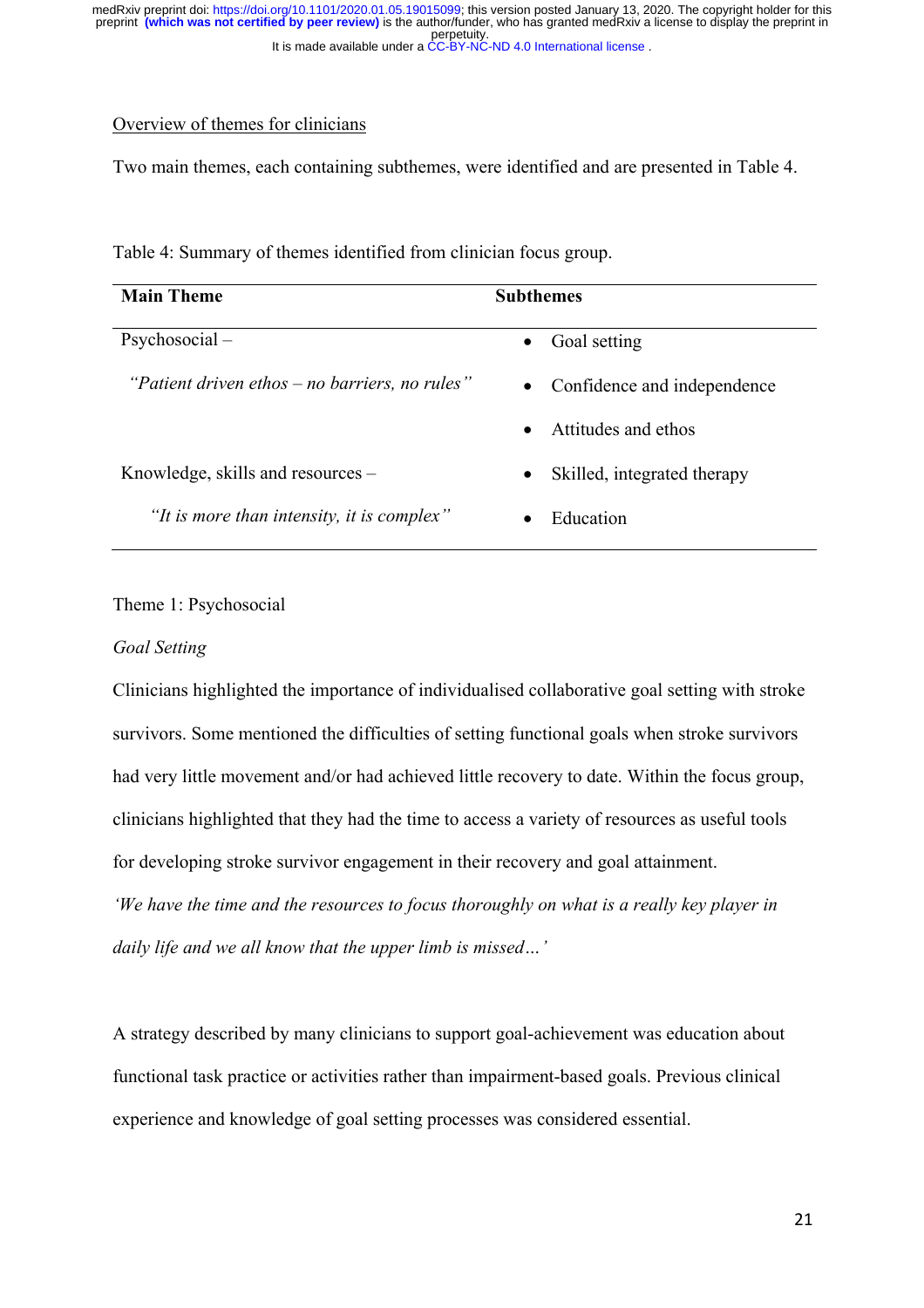*'Because we give them license to be quite creative and to be a bit aspirational and you can actually do goals that are really, really specific to the patient.'*

#### *Confidence and Independence*

The clinicians acknowledged that some of the gains made by stroke survivors during the programme related to improved confidence; not only in the ability to use their arm in tasks, but also in trying new tasks or skills, and persevering if they were not immediately successful. Clinicians perceived that stroke survivors also became more confident to participate in community tasks, leisure interests and in their ability to look after themselves, enhancing self-worth and identity.

*'Surprised at how low and little confidence patients have. Also, how that confidence increases during the three weeks. I think it's a nice safe place for patients to try out different things.'*

*'I think it's good for some of the patients that aren't given much independence at home when their partners are not with them and they are encouraged to be more independent and do things by themselves.'*

In addition, clinicians highlighted the support amongst the stroke survivors. Each group of stroke survivors became close-knit, encouraging and motivating each other during the programme, aiding with confidence building

*'I think there's a lot of camaraderie between them as well. I think they get a lot from each other and I think being staggered helps people to see each other on their own journey.'*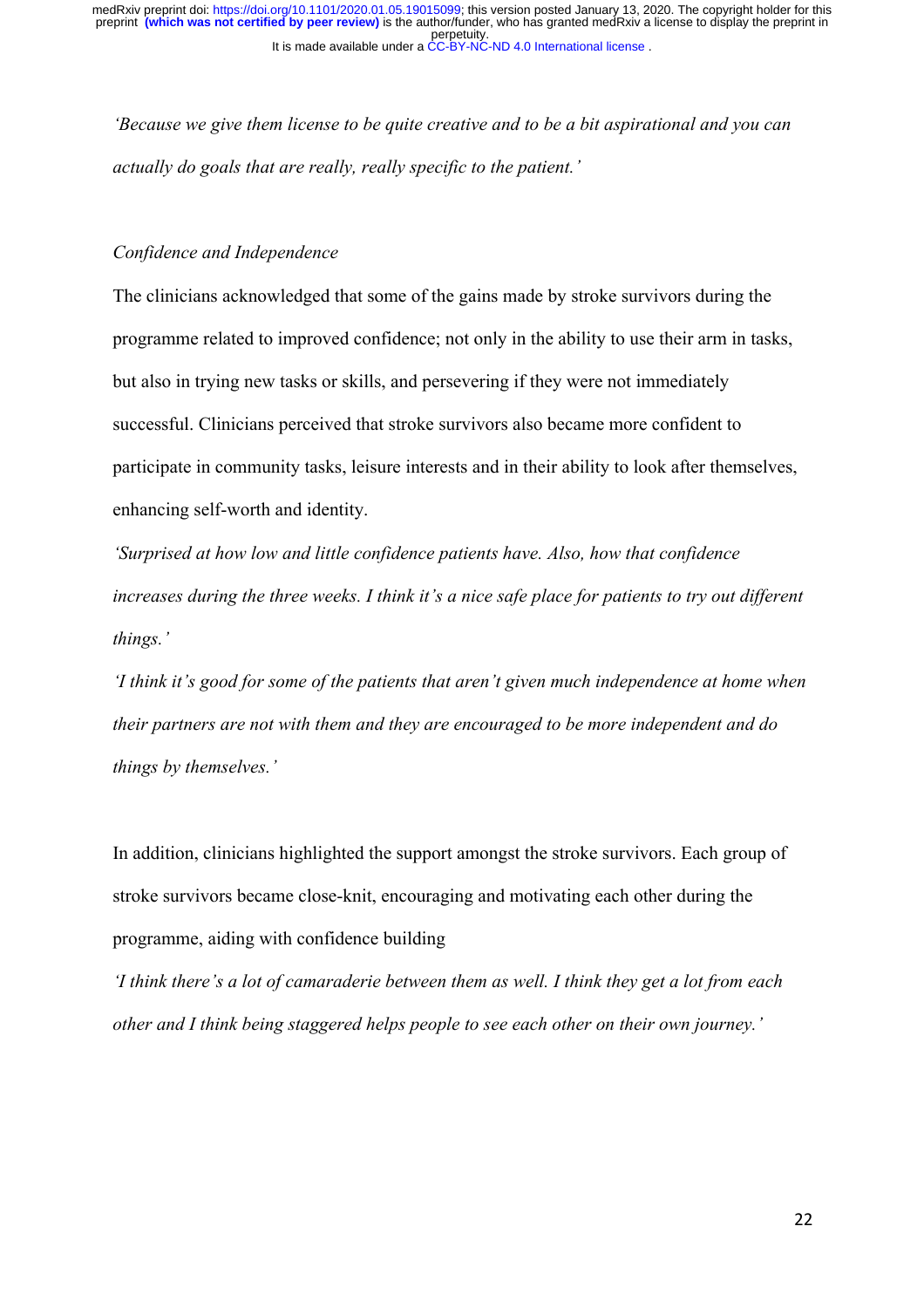## *Attitudes and Ethos*

Clinicians described the burden of high expectations from stroke survivors and programme management to deliver an intense programme with successful outcomes.

*'I mean they've been told in clinic what they'll be getting and they've been told they've got potential to get better.'*

Clinicians felt the ethos of the programme promoted a very open culture, allowing time and freedom to be creative around therapeutic and behavioural interventions. Many clinicians felt that anything was permitted on the programme and there were no barriers or rules to be broken.

*'The whole culture and attitude is very much there's nothing you can't do which I think is really lovely.'* 

*'I have never been able to take patients swimming, patients to a tennis court before.'*

Clinicians acknowledged that there might be a positive bias in terms of the type of patient on the programme, in that stroke survivors had often actively sought referral to the clinic meaning that on the whole they had a drive to improve and willingness to learn. Clinicians also suggested that stroke survivors have to buy into the ethos of the programme, understanding and subscribing into the recovery process in order for it to be effective. *'I kind of feel like you've got them at the right time and the people that are being referred are clearly the ones seeking out further rehab so they are the ones that are motivated.'* 

The clinicians highlighted that there was a subset of stroke survivors that required more support and demonstrated increased reliance on clinicians, with less understanding and buyin to the self-management aspect of the programme.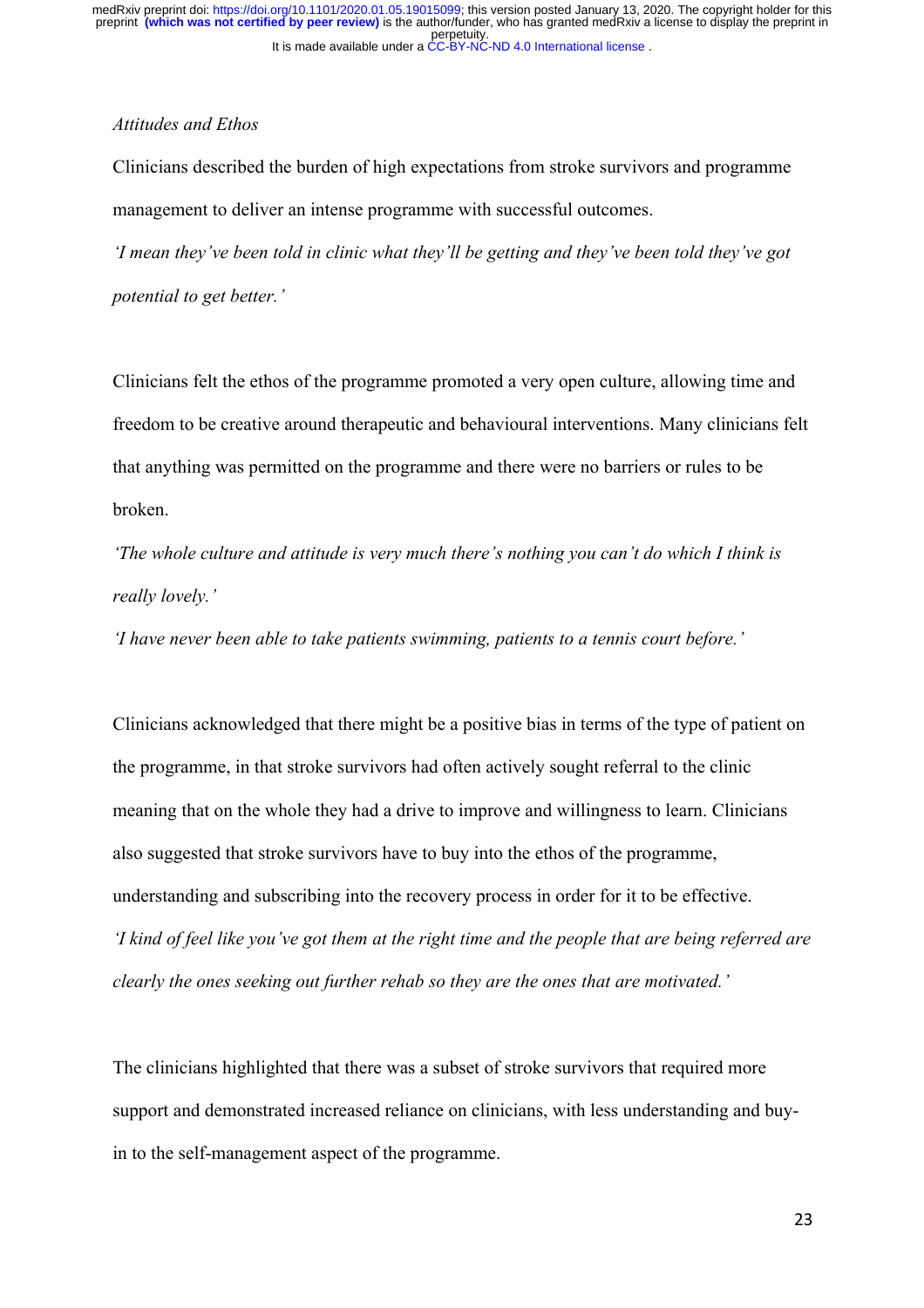*'The ones that get the most out of the programme are the ones that do take up the independent time to carry on something you've set up. More chance of carrying it over.'*

Clinicians identified that stroke survivors' outcomes from the programme were not just due to intensity of hands-on therapy, behavioural training and ability to build on training day after day, but rather the ethos of the programme along with the holistic, integrated approach and multidisciplinary nature of the programme. It was more than just repetitions of movements. *'It's not intensity by itself, it's intensity of everything we've talked about –impairment, function, education, goals, independent tasks, homework, groups….'*

Theme 2: Knowledge and Skills

## *Skilled, integrated therapy*

An important aspect of the programme that enabled smooth running was the skill and level of staffing. It was emphasised that the skillset was integral to implement a structured, yet flexible timetable to meet the varied needs of each stroke survivor. Many clinicians thought it was crucial to have previous neurological rehabilitation experience if you were to be a clinician on the programme, resulting in highly skilled clinical expertise and reasoning. *'The therapist's skill and knowledge base is the really crucial thing – like handling and creative problem solving.'* 

The clinicians understood each discipline's unique skillset and role, which enhanced their ability to work collaboratively. They highlighted the interdisciplinary working and holistic approach and the impact this had on stroke survivor outcomes. Teamwork and open communication were identified as essential to enable clinicians to learn from and support each other, enhancing their own skillset.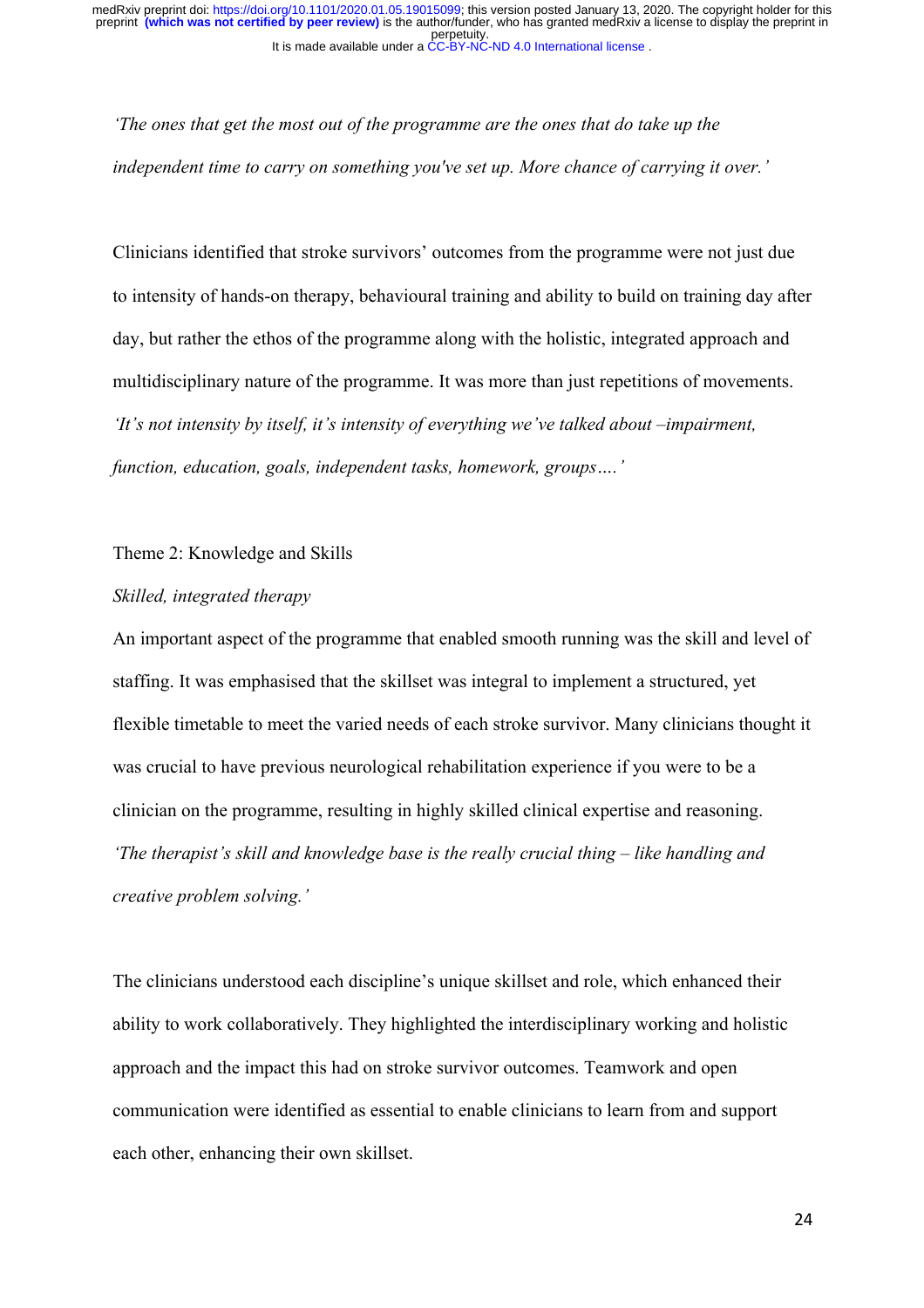*'It's not just physios working on impairment and OT's looking at function, it's really integrated which is really good.'*

## *Education*

A key component of the programme described was education, both for the stroke survivors and their carers. The clinicians identified that a significant amount of time was spent throughout the programme educating stroke survivors about stroke, their upper limb and how to improve. This was done through impairment-based training, retraining quality of movement whilst performing daily activities and practising goals in real-world environments. *'You're not getting people in three weeks to change there and then but it's getting them to see how change can happen for years and years. Education is the foundation, so they go home and continue.'*

Education was also described as useful to overcome barriers to buy-in. Some were described as more difficult to overcome including fatigue, cognitive deficits and negative health beliefs. *'I don't think they always come in with the best…. understanding of why they can't use their arm so there's a lot of – we talk a lot during sessions.'*

#### **Discussion**

In developing and implementing an intervention, especially one that is complex, it is crucial to understand and define the key components involved. Here, we report the stroke survivor, carer and clinician perceptions of the key components of the QSUL Programme. Not surprisingly there were overlapping themes; both the stroke survivor/carer and clinician groups considered the psychosocial aspects of the programme equally important as the behavioural training and intensity. Psychosocial and behavioural training includes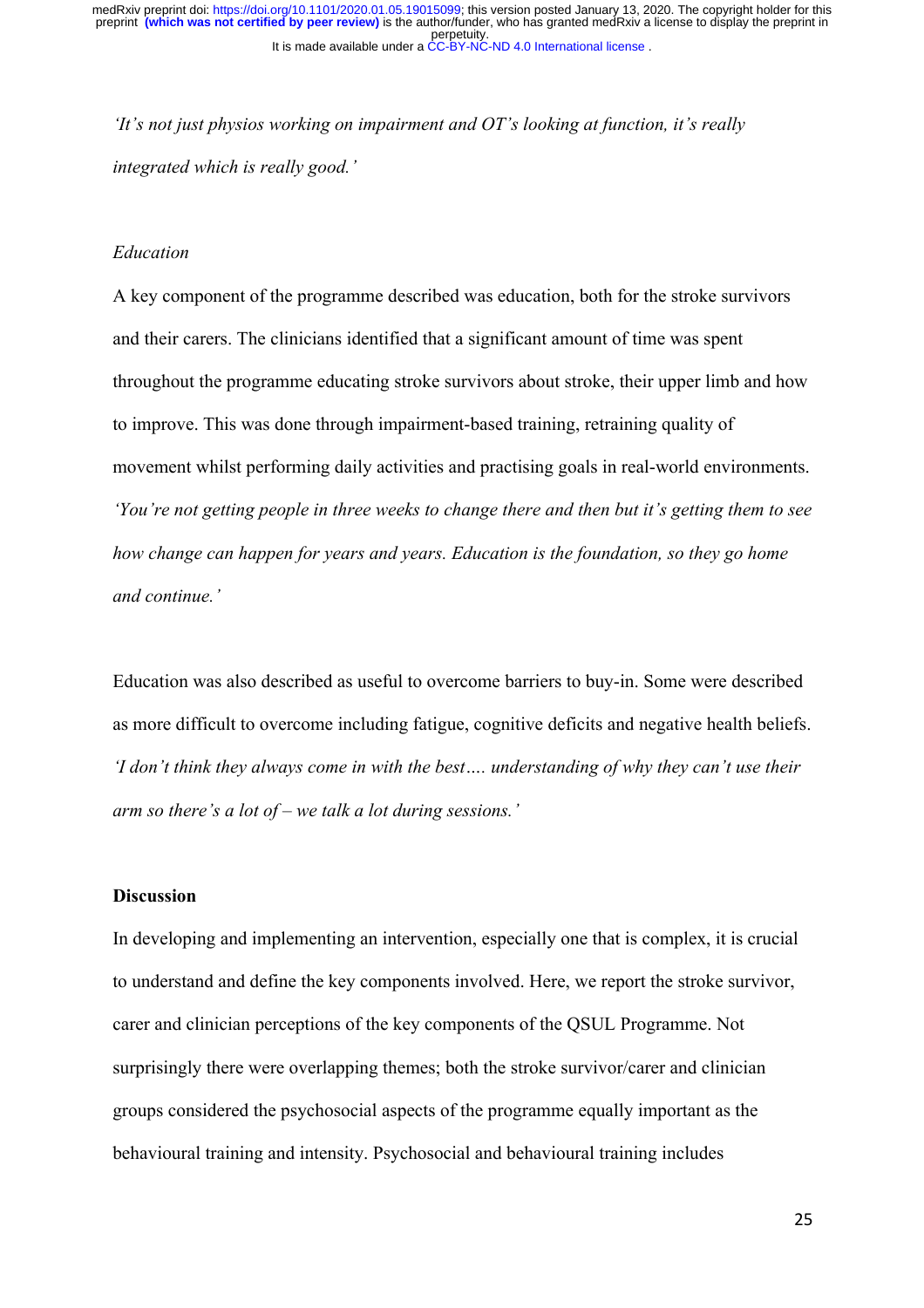individualised goal setting; building confidence and independence; attitudes and ethos; skilled, integrated therapy; and education. The skilled, integrated therapeutic approach enabled experimentation of practice in order to achieve success in their individualised goals, sustaining motivation (13), improving confidence and self-efficacy (14). Both groups considered education as vital to enable stroke survivors to drive their own recovery beyond the structured clinical rehabilitation environment.

This study suggests that successful post-stroke neurorehabilitation is likely to be a complex intervention (15). Complex upper limb therapy interventions (5, 8), including the current programme (11), have between eight to 12 key components/ingredients (see Table 5a). In contrast, the most commonly investigated intervention approaches, including constraintinduced movement therapy, repetitive task training and robotics, include far fewer components (see Table 5b). Constraint induced movement therapy does include behavioural (intensive therapy) and psychosocial methods (to enhance transfer to real-world environments). Of the complex intervention approaches tested, only iCARE was an adequately powered, multicentre, randomised controlled trial (5). The iCARE trial, however, had a neutral outcome as the findings were likely confounded by the low dose (30 hours over 10 weeks). Consistent with the QSUL Programme, the iCARE intervention did have a focus on the psychosocial aspects of behavioural training including active patient involvement in goals and development of self-management skills. McCabe et al., (7) and Daly et al., (8) were both before-after clinical studies that demonstrated large, clinically meaningful results from an intensive training protocol (300 hours over 12 weeks) that included the most behavioural training elements. They had little focus on the psychosocial components such as individualised goal setting and education, which were highlighted in this current study as key components. All three complex interventions did have an emphasis on treating at an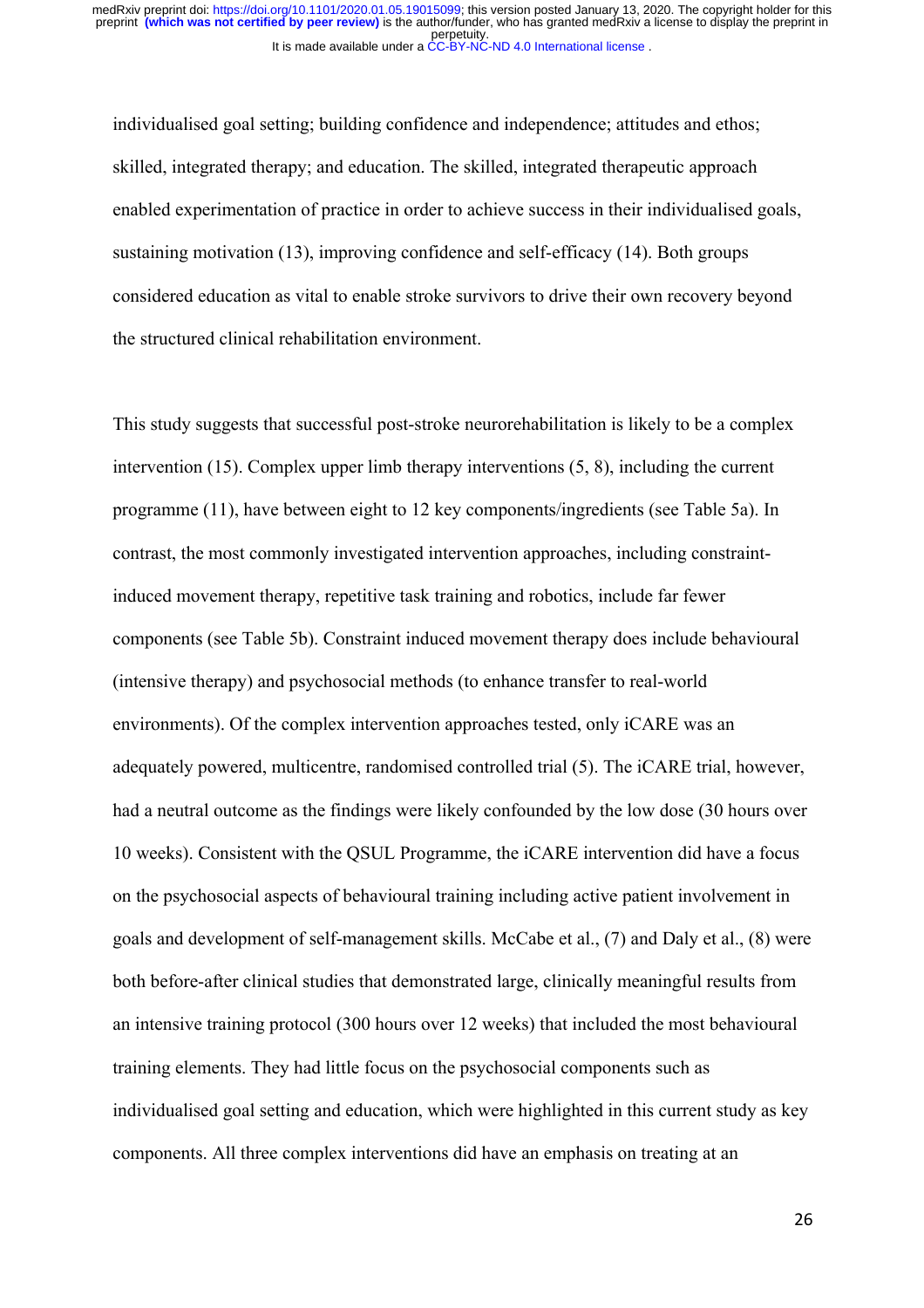impairment level and using meaningful functional activities to encourage participation, with a focus on quality of movement. If we move to accept the premise that effective rehabilitation is complex and multicomponent, then we are unlikely to work out the optimal combination of active ingredients simply by studying each in isolation. Understanding the combinations of ingredients that span effective complex interventions is thus critical to guide the next clinical trials.

## **Strengths and limitations**

Each focus group was facilitated by an independent person not involved in any aspect of the programme. Focus groups were independently transcribed by an external source. Gaining the perspective of multiple users enabled corroboration and triangulation of data and themes. This study does however have a small sample size relative to the number of patients that have gone through the QSUL Programme (n>200) (11), as well as few male clinicians and limited carers in attendance at the focus groups. Collectively, these limitations do impact generalisability. Finally, focus groups were completed (for some) months after participation in the programme, therefore recall bias may be an issue.

#### **Conclusion**

This study provides an interesting perspective of how an intensive upper limb neurorehabilitation programme is perceived by stroke survivors and clinicians involved. While the 'gruelling' intensity provided in this programme was considered important, creating individualised training opportunities that equip stroke survivors with skills, resources and knowledge to drive their own recovery for the longer term was equally emphasized. These considerations are important in determining the content of an upper limb neurorehabilitation trial that more accurately reflects effective clinical practice. Tools such as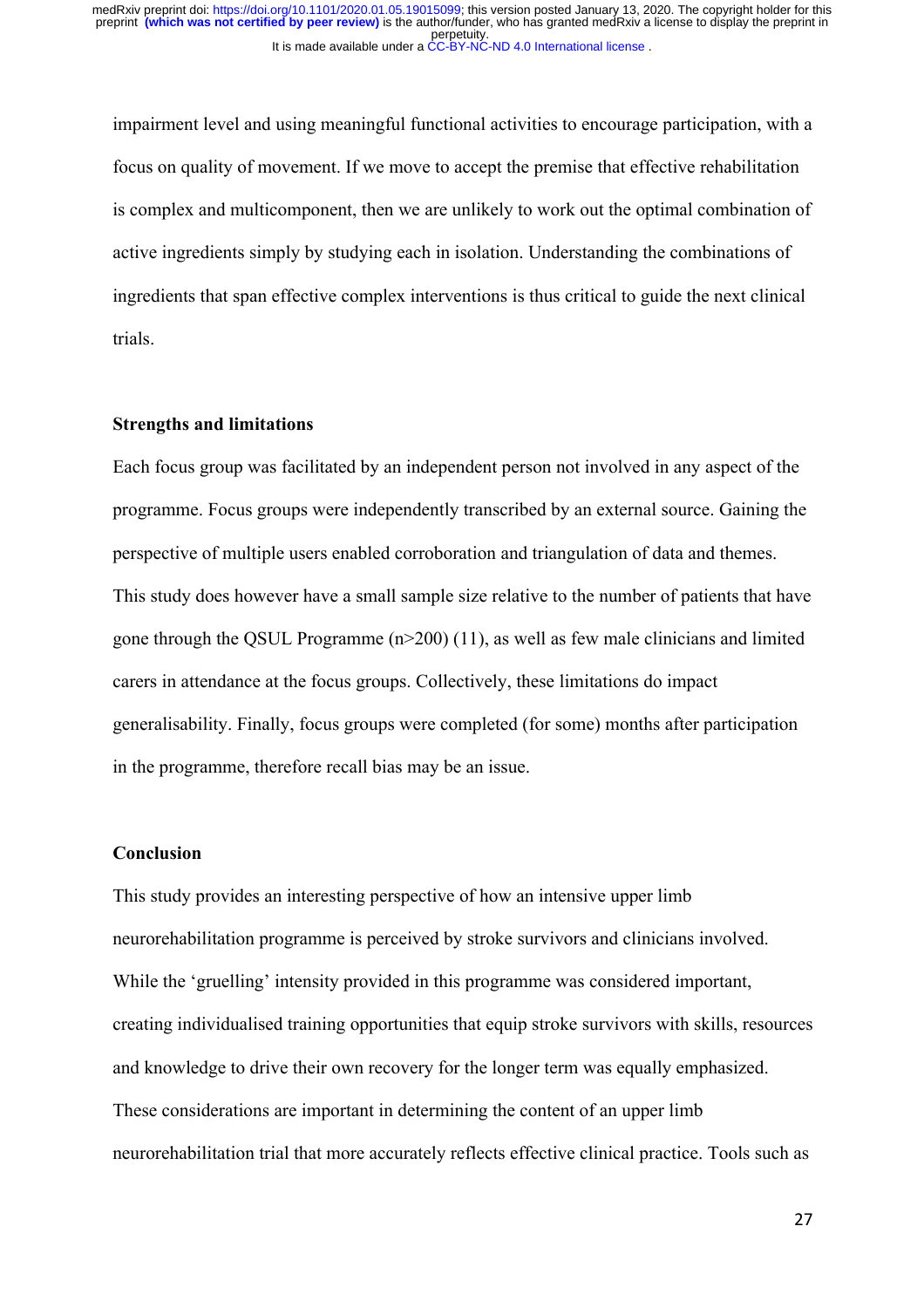TIDieR (16) are key to defining the important components of a therapy programme and understanding the rationale for inclusion of each component and potential impact on recovery.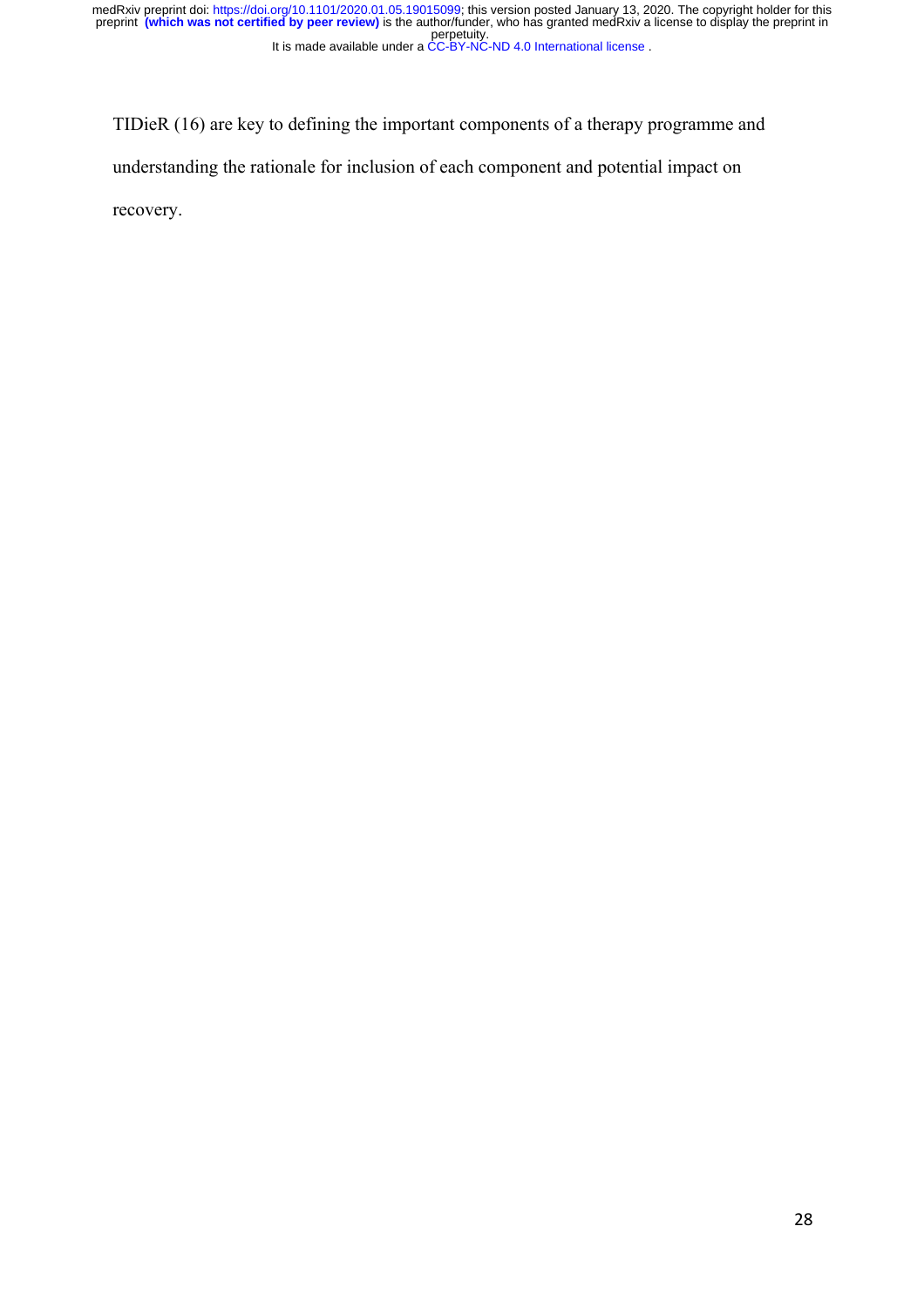**Table 5:** Components of upper limb stroke recovery treatments: (A) key components of interventions tested in individual studies and (B)

components of interventions classes evaluated by systematic reviews.

## **Table 5A:**

|    | QSUL, Ward et al., (11)                     |    | Daly et al., $(8)$                                         | $iCARE$ , Winstein et al., $(5)$ |
|----|---------------------------------------------|----|------------------------------------------------------------|----------------------------------|
|    | 8 components of the QSUL approach:          |    | 12 components defined by Daly et al., 2019:                | 8 principles defined iCARE       |
|    | Initial assessment consisting of analysis   |    | Classification of initial training level.                  | protocol:                        |
|    | of both movement and performance in         | 2. | Awareness training of normal and abnormal movement         | 1. Ensure challenging and        |
|    | activities of daily living.                 |    | patterns, which empowers and motivates the patient to      | meaningful practice.             |
|    | 2. Identification of aspirational,          |    | self-monitor and self-progress.                            | 2. Address important mutable     |
|    | individualised goals.                       | 3. | Training focused on recovery of the coordination of        | impairments.                     |
|    | 3. Treatment aimed at reducing impairment   |    | isolated joint movements and multiple joint movements,     | 3. Enhance motor capacity        |
|    | and promoting re-education of motor         |    | with multiple treatment strategies employed to support     | through overload and             |
|    | control within activities of daily living.  |    | practice of movement as close to normal as possible.       | specificity.                     |
|    | 4. Individualised meaningful tasks          | 4. | Titrated progression of treatment.                         | 4. Preserve natural goal-        |
|    | practiced repeatedly in order to facilitate | 5. | Very finely incrementalized progression of treatment,      | directedness in movement         |
|    | task mastery with a focus on quality of     |    | utilizing an array of methods to support motor practice as | organization.                    |
|    | movement; achieved through (i)              |    | close to normal as possible, and attention (and            | 5. Avoid artificial task         |
|    | adaptation of the task; (ii) adaptation of  |    | celebration) to small goal achievement.                    | breakdown when engaging          |
|    | the environment; (iii) assistance; and (iv) | 6. | Clearly stated goals for each small incrementalized        | in task-specific practice.       |
|    | independent task practice.                  |    | practice.                                                  | 6. Active patient involvement    |
| 5. | Coaching and education to build             | 7. | Incorporation of newly recovered joint movement            | and opportunities for self-      |
|    | confidence and self-efficacy to embed       |    | coordination into task component practice.                 | direction are feasible and       |
|    | new skills and knowledge into individual    | 8. | Task and task component selection customized as much       | desirable.                       |
|    | daily routines, including opportunities to  |    | as possible to align with the interests and needs of each  | 7. Balance immediate and         |
|    | practice in real-world contexts.            |    | individual.                                                | future needs for efficient       |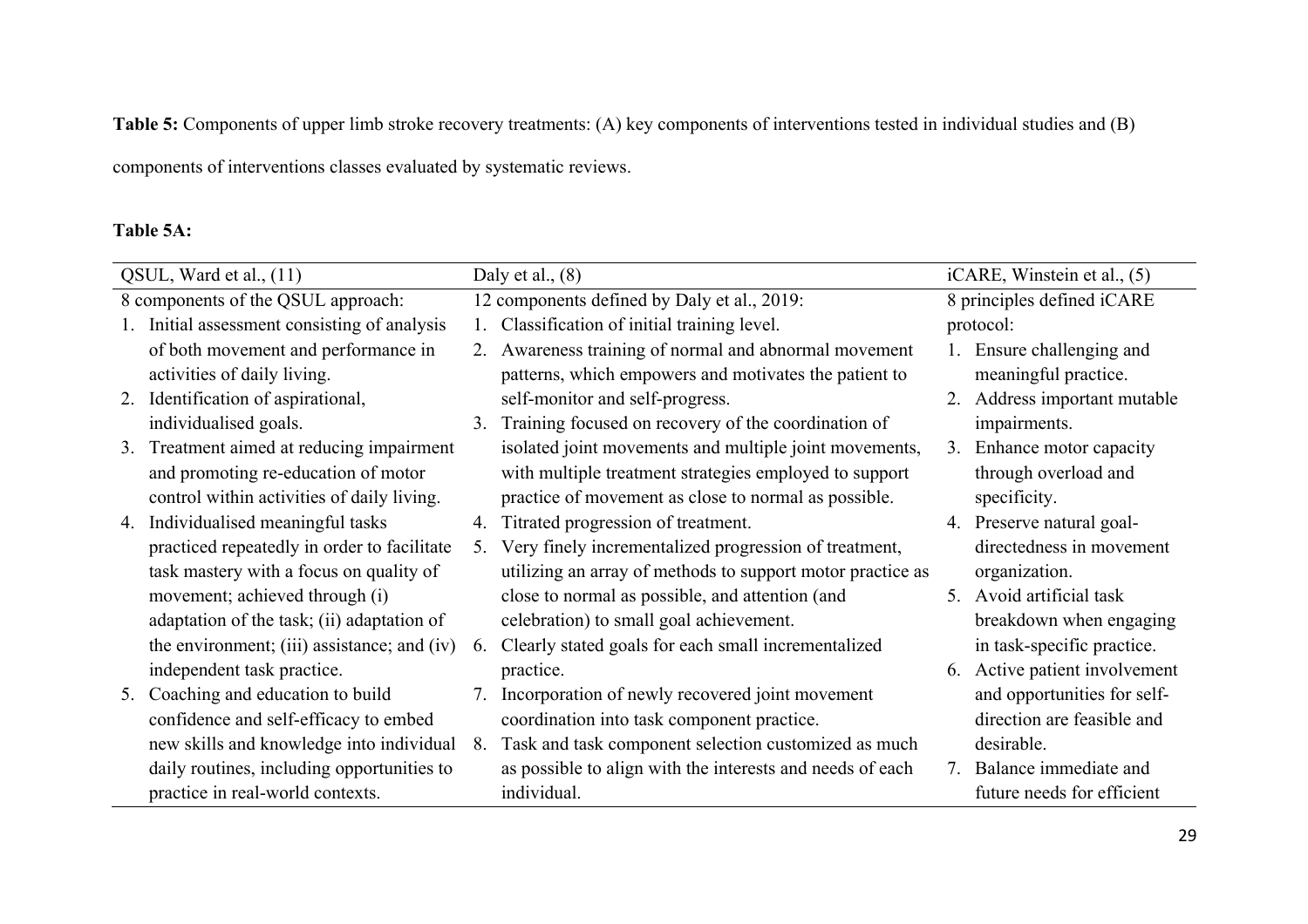- 6. Skilled and integrated multidisciplinary treatment planning and delivery via a mix of 1:1, group and technology sessions.
- 7. Inclusion of sessions focused beyond upper limb motor practice, including sensory retraining, cardiovascular fitness, gait and balance training.
- 8. Weekend homework to improve carryover to out of clinic environments.
- 9. Weekly meeting of clinical team.
- 9. Engagement of as many strategies as necessary to obtain continued attention and high repetition practice of coordinated movements.
- 10. Observation and monitoring of inattention or fatigue, and with rest periods held in that case.
- 11. Weekly team meeting of clinical team in which obstacles to progression are described and problem solving is offered by team members.
- 12. Periodic team-treatment, whereby another therapist visits the treatment sessions and offers observations and suggestions.

motor skill and capacity enhancement with the development of confidence and self-management skills.

8. Drive task-specific selfconfidence (self-efficacy) high through performance accomplishments.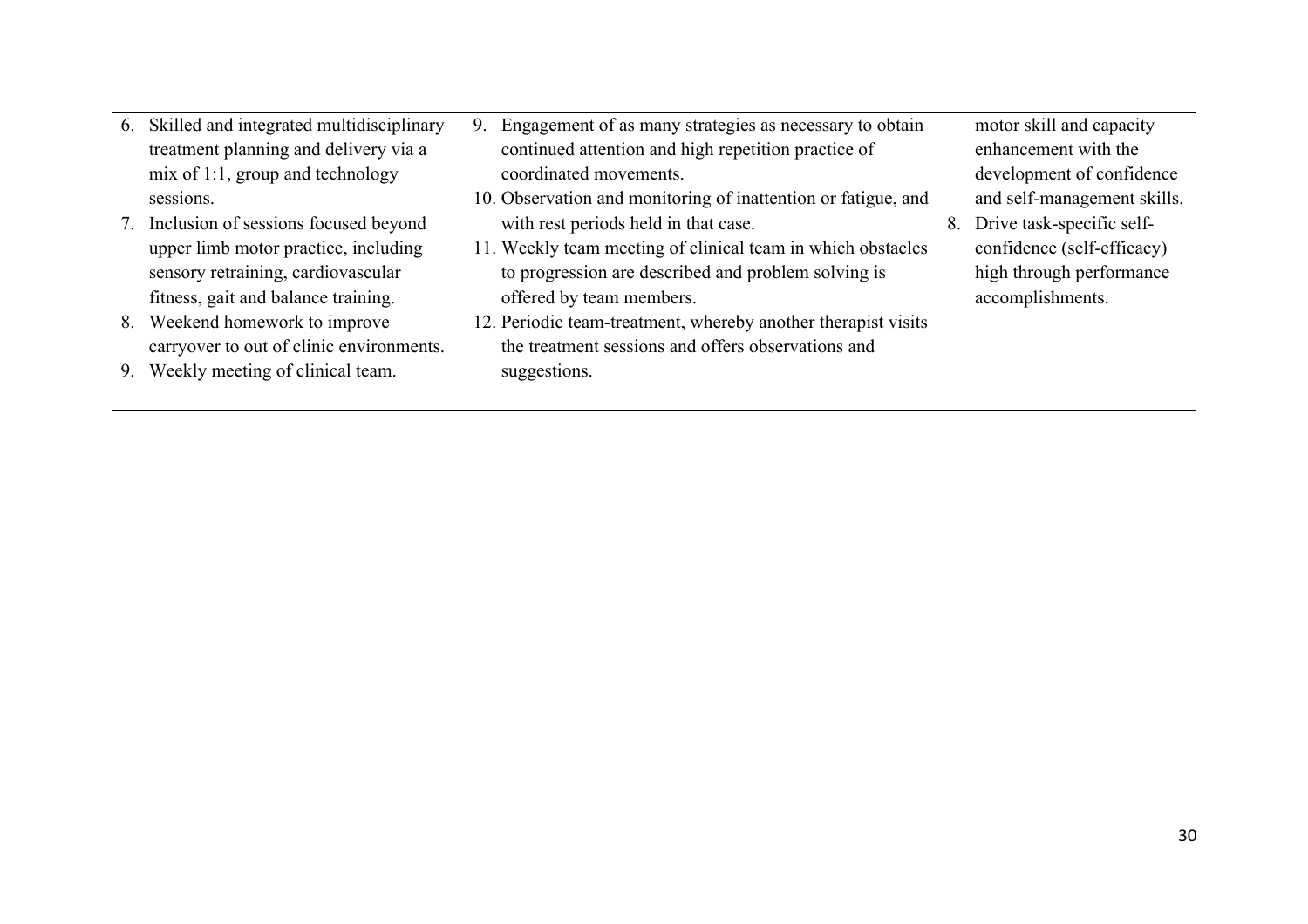# **Table 5B:**

| Constraint induced movement therapy (17)                      | Repetitive task training (18)              | Electromechanical devices (19)           |  |
|---------------------------------------------------------------|--------------------------------------------|------------------------------------------|--|
| Original:                                                     | 1. Active motor sequence was               | 1. Provide movement assistance           |  |
| Intensive, graded practice of the paretic upper limb to       | performed repetitively within a single     | movement of the person's arm             |  |
| enhance task-specific use of the affected limb for up to 6    | training session, and where the            | either:                                  |  |
| h a day for 2 weeks (i.e., shaping whereby patients are       | practice was aimed towards a clear         | a. Passively,                            |  |
| progressively trained for tasks that progressively increase   | functional goal.                           | By applying resistance<br>$\mathbf{b}$ . |  |
| in difficulty.                                                | 2. Functional goals could involve          | during training,                         |  |
| 2. Constraint or forced use therapy, with the non-paretic     | complex whole tasks (e.g. picking up       | c. Assisting active                      |  |
| upper limb contained in a mitt to promote the use of the      | a cup), or pre-task movements for a        | movements of isolated                    |  |
| impaired limb during 90% of the total hours awake.            | whole limb or limb segment such as         | joint or multiple                        |  |
| 3. Adherence-enhancing behavioural methods designed to        | grasp, grip, or movement in a              | segments to perform                      |  |
| transfer the gains obtained in the clinical setting or the    | trajectory to facilitate an ADL-type       | reaching-like                            |  |
| laboratory to patients' real-world environment (i.e., a       | activity (e.g. sit-to-stand).              | movements, or                            |  |
| transfer package).                                            | 3. Repetitive activity required to involve | d. Perform bimanual                      |  |
|                                                               | complex multi-joint movement, rather       | exercises.                               |  |
| Modified:                                                     | than the exercise of a single joint or     | 2. The progression of therapy            |  |
| This therapy does not include the three components of         | muscle group orientated to motor           | with electromechanical devices           |  |
| original CIMT, but is restricted to repetitive, task-specific | performance outcomes.                      | is possible by varying the               |  |
| training of the paretic arm, including shaping procedures,    |                                            | force, decreasing assistance,            |  |
| applied in a different dose, combined with constraining of    |                                            | increasing resistance, and               |  |
| the non-affected hand by a padded mitt, glove, or splint.     |                                            | expanding the movement                   |  |
|                                                               |                                            | amplitude.                               |  |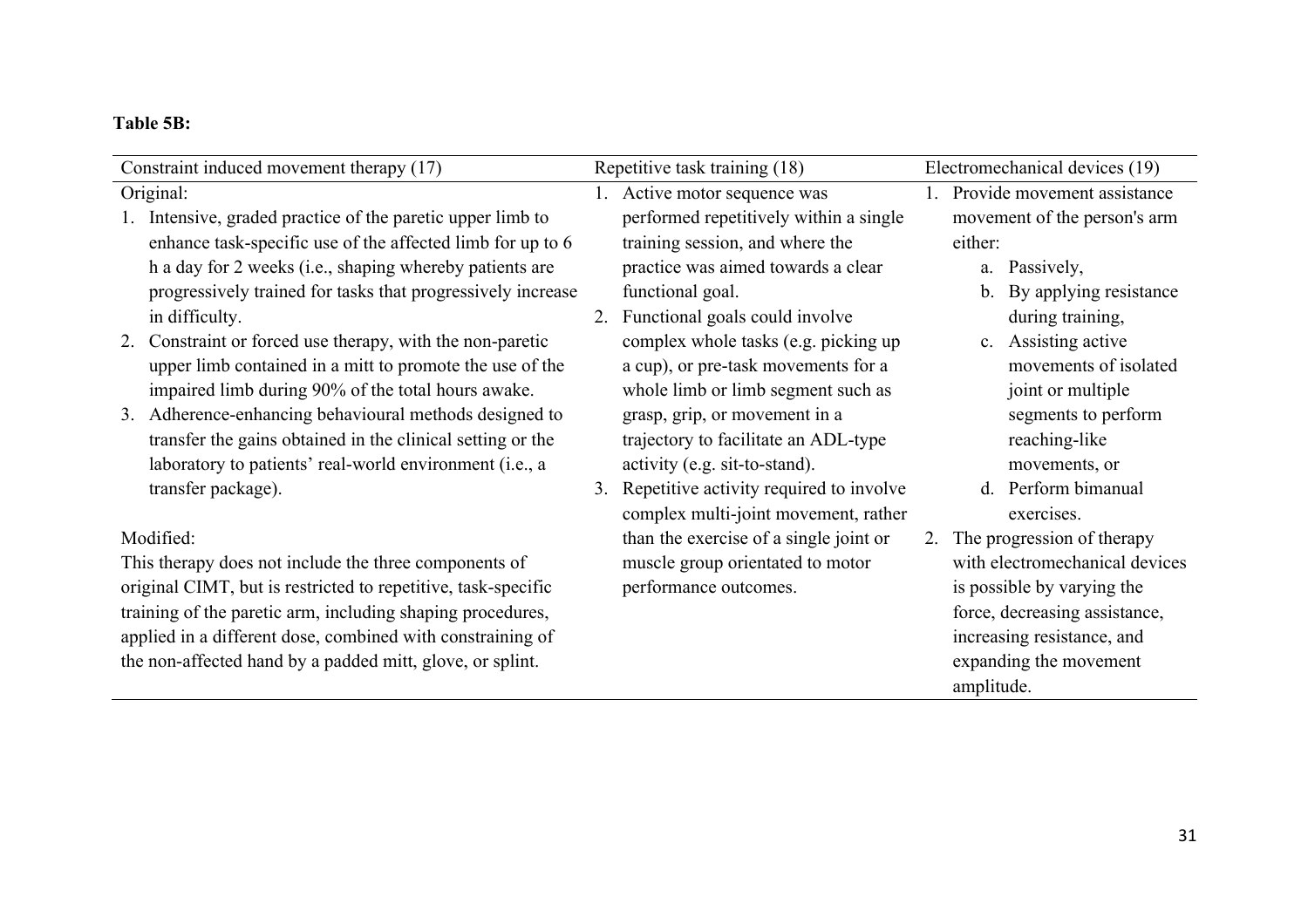#### **Author contributions:**

KSH, NW, KK, FB conceived the study. KSH, KK, FB, AS developed the focus group guide, thematically analysed the focus groups and wrote the manuscript; all authors intellectually contributed, reviewed and edited the manuscript; KSH led the focus groups, AS led participant recruitment.

## **Patient and public involvement**:

Patients and public were participants but were not involved in the design of this study.

#### **Competing interests:**

Nil.

## **Study funding:**

This work was supported by funds from the Occupational Therapy Research Fund, National Hospital for Neurology and Neurosurgery.

## **Acknowledgements:**

Thanks to all the physiotherapists and occupational therapists at The National Hospital for Neurology and Neurosurgery, Queen Square, who have treated patients on this programme. Thanks to all the patients who have taken part in the programme. Thanks to UCLH Charities, Friends of UCLH and The National Brain Appeal for funding to purchase equipment used in the programme.

KSH received fellowship support from the National Health and Medical Research Council (NHMRC) of Australia (GNT1088449) and Michael Smith Foundation for Health Research British Columbia Canada (15980). KSH was also supported by a trainee travel award from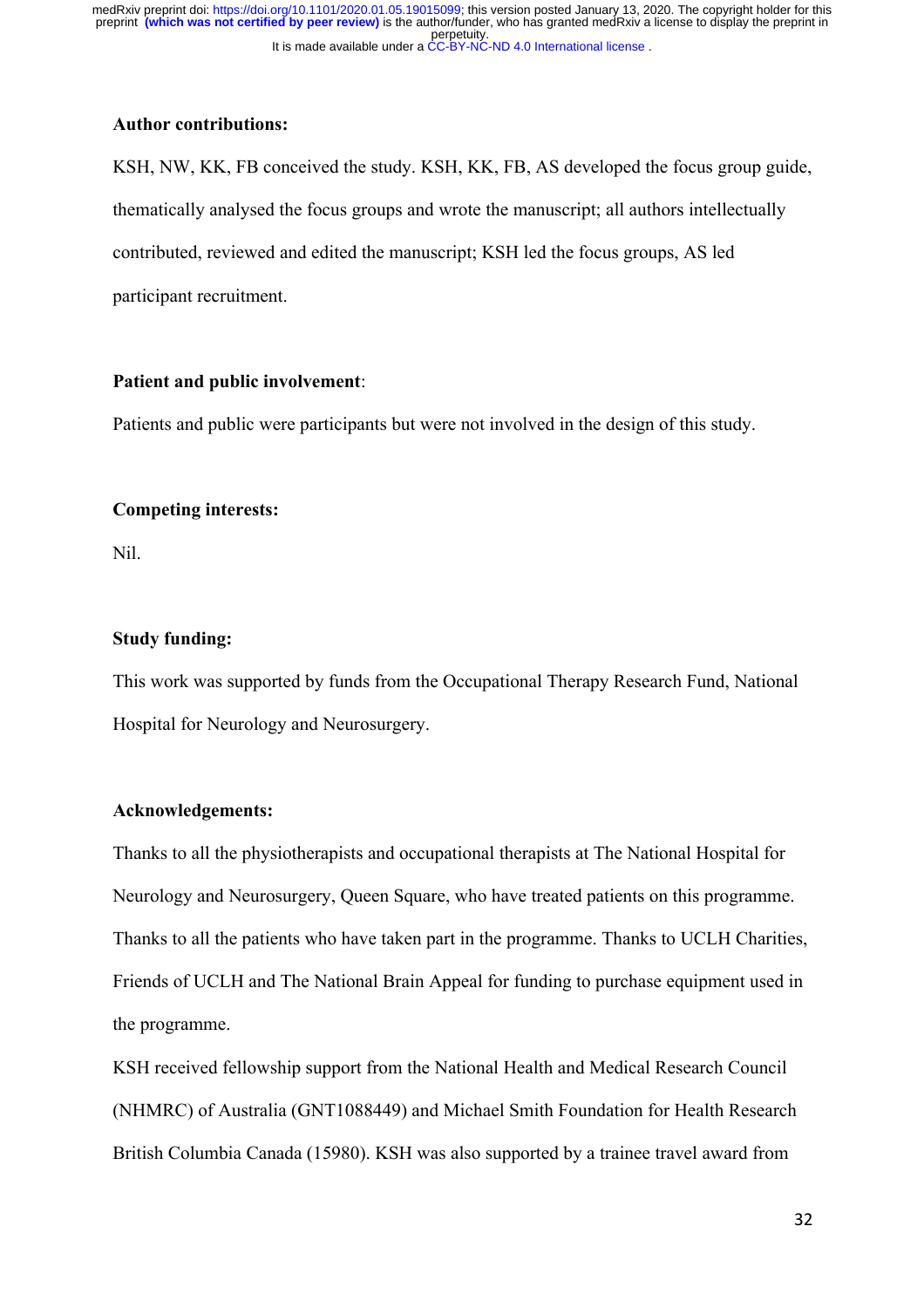the Canadian Partnership for Stroke Recovery, Future Leader Grant from the Stroke Foundation and Bayer Science and Education Foundation Award for Early Excellence in Science, which collectively supported her to undertake this collaborative research work. KSH is employed by The Florey Institute of Neuroscience and Mental Health, who acknowledges the strong support from the Victorian Government and in particular funding from the Operational Infrastructure Support Grant.

**Data availability:** Data are available upon request to Dr's Ward or Hayward from credible researcher.

## **Appendix 1:**

Please see the following from UCL https://protect-

au.mimecast.com/s/T7N9Cp8AxKsVmrXpcPHQiV?domain=ethics.grad.ucl.ac.uk

"Service Evaluation is undertaken to benefit those who use a particular service and is designed and conducted solely to define or judge current service. Your participants will normally be those who use the service or deliver it. It involves an intervention where there is no change to the standard service being delivered (e.g. no randomisation of service users into different groups). This does not require ethical approval."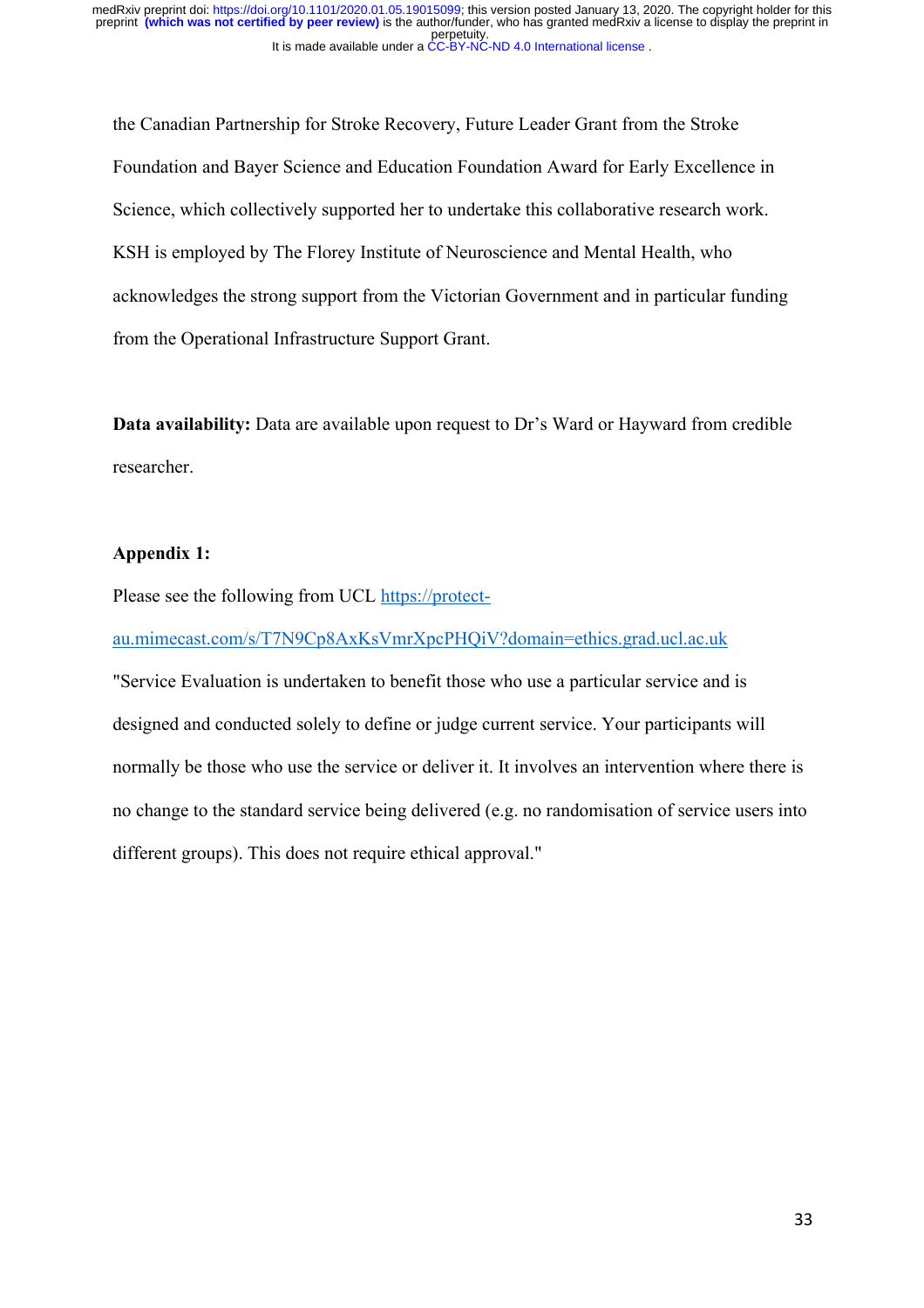#### **References**

1. Lawrence ES, Coshall C, Dundas R, Stewart J, Rudd AG, Howard R, et al. Estimates of the prevalence of acute stroke impairments and disability in a multiethnic population. Stroke. 2001;32:1279-84.

2. Nakayama H, Jorgensen HS, Rasschou HO, Olsen TS. Recovery of upper extremity function in stroke patients: The Copenhagen Stroke Study. Archives of Physical Medicine and Rehabilitation. 1994;75:394-8.

3. Persson HC, Parziali M, Danielsson A, Sunnerhagen KS. Outcome and upper extremity function within 72 hours after first occasion of stroke in an unselected population at a stroke unit. A part of the SALGOT study. BMC Neurology. 2012;12:162.

4. Lang CE, Strube MJ, Bland MD, Waddell KJ, Cherry-Allen KM, Nudo RJ, et al. Dose-response of task-specific upper limb training in people at least 6 months post stroke: A Phase II, single-blind, randomized, controlled trial. Ann Neurol. 2016;80:342-54.

5. Winstein CJ, Wolf SL, Dromerick AW, Lane CJ, Nelsen MA, Lewthwaite R, et al. Effect of a Task-Oriented Rehabilitation Program on Upper Extremity Recovery Following Motor Stroke: The ICARE Randomized Clinical Trial. JAMA. 2016;315:571-81.

6. Lo AC, Guarino PD, Richards LG, Haselkorn JK, Wittenberg GF, Federman DG, et al. Robot-assisted therapy for long-term upper-limb impairment after stroke. New England Journal of Medicine. 2010;362:1772-83.

7. McCabe J, Monkiewicz M, Holcomb J, Pundik S, Daly JJ. Comparison of robotics, functional electrical stimulation, and motor learning methods for treatment of persistent upper extremity dysfunction after stroke: a randomized controlled trial. Arch Phys Med Rehabil. 2015;96:981-90.

8. Daly JJ, McCabe JP, Holcomb J, Monkiewicz M, Gansen J, Pundik S. Long-Dose Intensive Therapy Is Necessary for Strong, Clinically Significant, Upper Limb Functional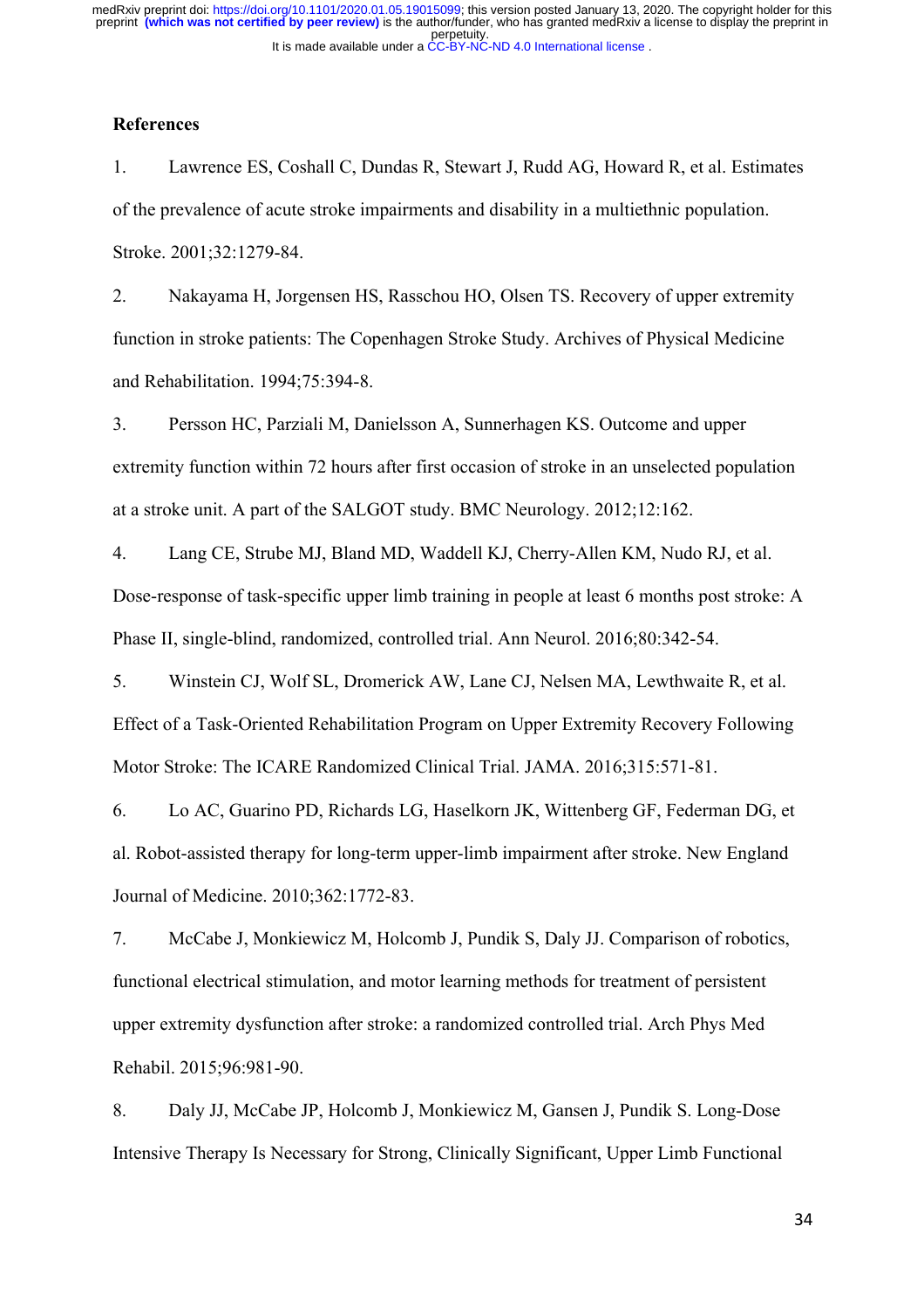Gains and Retained Gains in Severe/Moderate Chronic Stroke. Neurorehabil Neural Repair. 2019:1545968319846120.

9. Lohse KR, Lang CE, LA. B. Is more better? Using metadata to explore dose-response relationships in stroke rehabilitation. Stroke. 2014;45:2053-8.

10. Schneider EJ, Lannin NA, Ada L, Schmidt J. Increasing the amount of usual rehabilitation improves activity after stroke: a systematic review. J Physiother. 2016;62:182- 7.

11. Ward NS, Brander F, Kelly K. Intensive Upper Limb Neurorehabilitation in Chronic Stroke - The Queen Square Programme. Journal of Neurology, Neurosurgery, and Psychiatry. 2019;90:498-506.

12. Green J, Thorogood N. Qualitative methods for health research. 2nd Ed. London: SAGE Publications Ltd; 2009.

13. Luker J, Lynch E, Bernhardsson S, Bennett L, Bernhardt J. Stroke Survivors' Experiences of Physical Rehabilitation: A Systematic Review of Qualitative Studies. Arch Phys Med Rehabil. 2015;96:1698-708.

14. Jones F, Riazi A. Self-efficacy and self-management after stroke: A systematic review. Disability & Rehabilitation. 2009;33:797-810.

15. Lohse KR, Lang CE, Boyd LA. Is more better? Using meta-data to explore doseresponse relationships in stroke rehabilitation. Stroke. 2014;45:2053-8.

16. Hoffmann TC, Glasziou PP, Boutron I, Milne R, Perera R, Moher D, et al. Better reporting of interventions: template for intervention description and replication (TIDieR) checklist and guide. BMJ. 2014;348:g1687.

17. Kwakkel G, Veerbeek JM, van Wegen EE, Wolf SL. Constraint-induced movement therapy after stroke. Lancet Neurol. 2015;14:224-34.